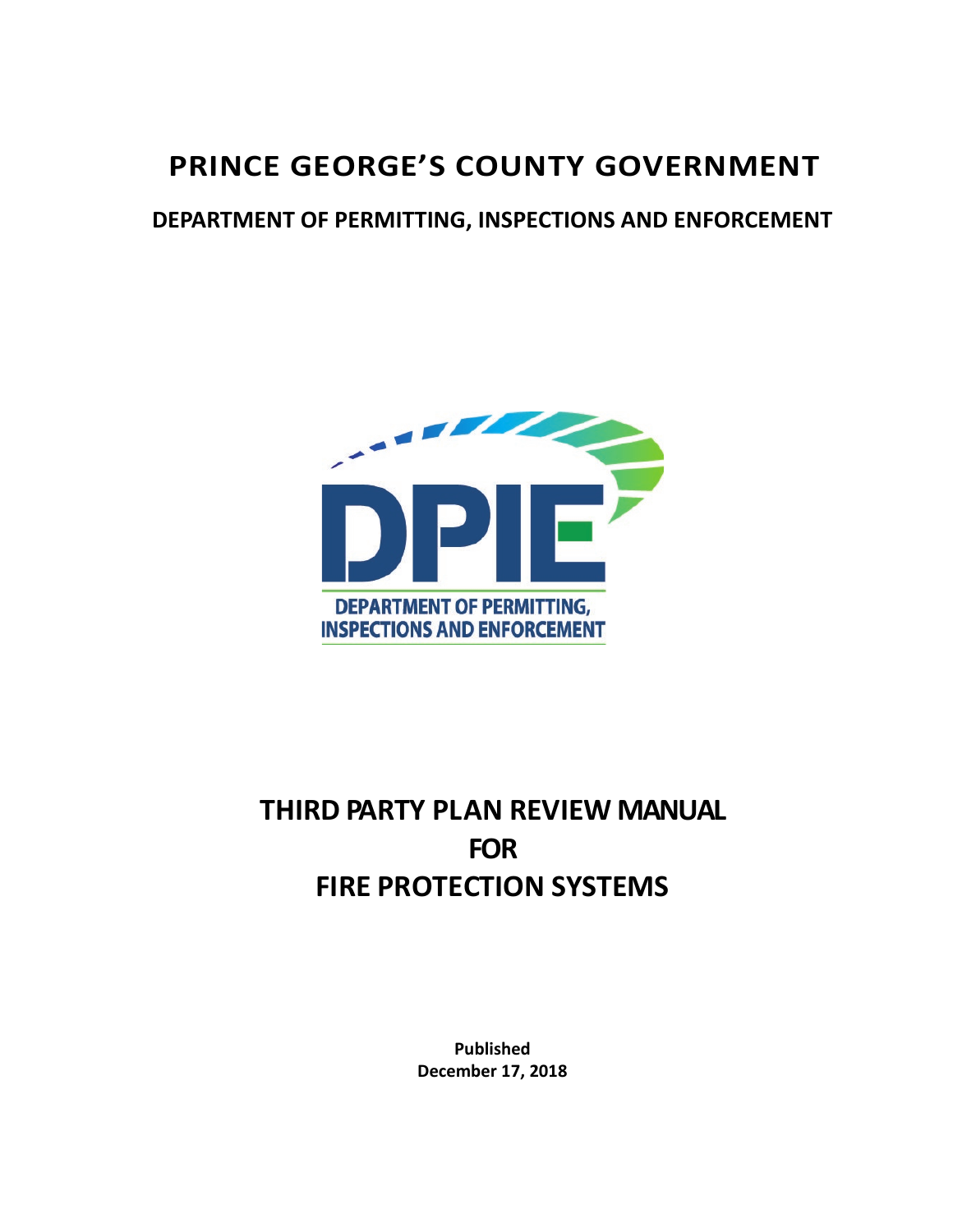# **TABLE OF CONTENTS**

| <b>SECTION I</b>   |                                                                                                                             |
|--------------------|-----------------------------------------------------------------------------------------------------------------------------|
| <b>SECTION II</b>  |                                                                                                                             |
| <b>SECTION III</b> |                                                                                                                             |
| <b>SECTION IV</b>  | QUALIFICATIONS OF THIRD PARTY PLAN REVIEW AGENCIES7                                                                         |
| <b>SECTION V</b>   | DUTIES AND RESPONSIBILITIES OF THIRD PARTY PLAN REVIEW                                                                      |
| <b>SECTION VI</b>  | DUTIES AND RESPONSIBILITIES OF THE PERMIT APPLICANT AND THE<br>FIRE CODE OFFICIAL WITH RESPECT TO THIRD PARTY PLAN REVIEW13 |
| <b>SECTION VII</b> |                                                                                                                             |
| <b>APPENDIX A</b>  | THIRD PARTY PLAN REVIEW PROGRAM APPLICATION17                                                                               |
| <b>APPENDIX B</b>  |                                                                                                                             |
| <b>APPENDIX C</b>  | STANDARD FORMAT PLAN REVIEW APPROVAL CERTIFICATION COVER                                                                    |
| <b>APPENDIX D</b>  |                                                                                                                             |
| <b>APPENDIX E</b>  |                                                                                                                             |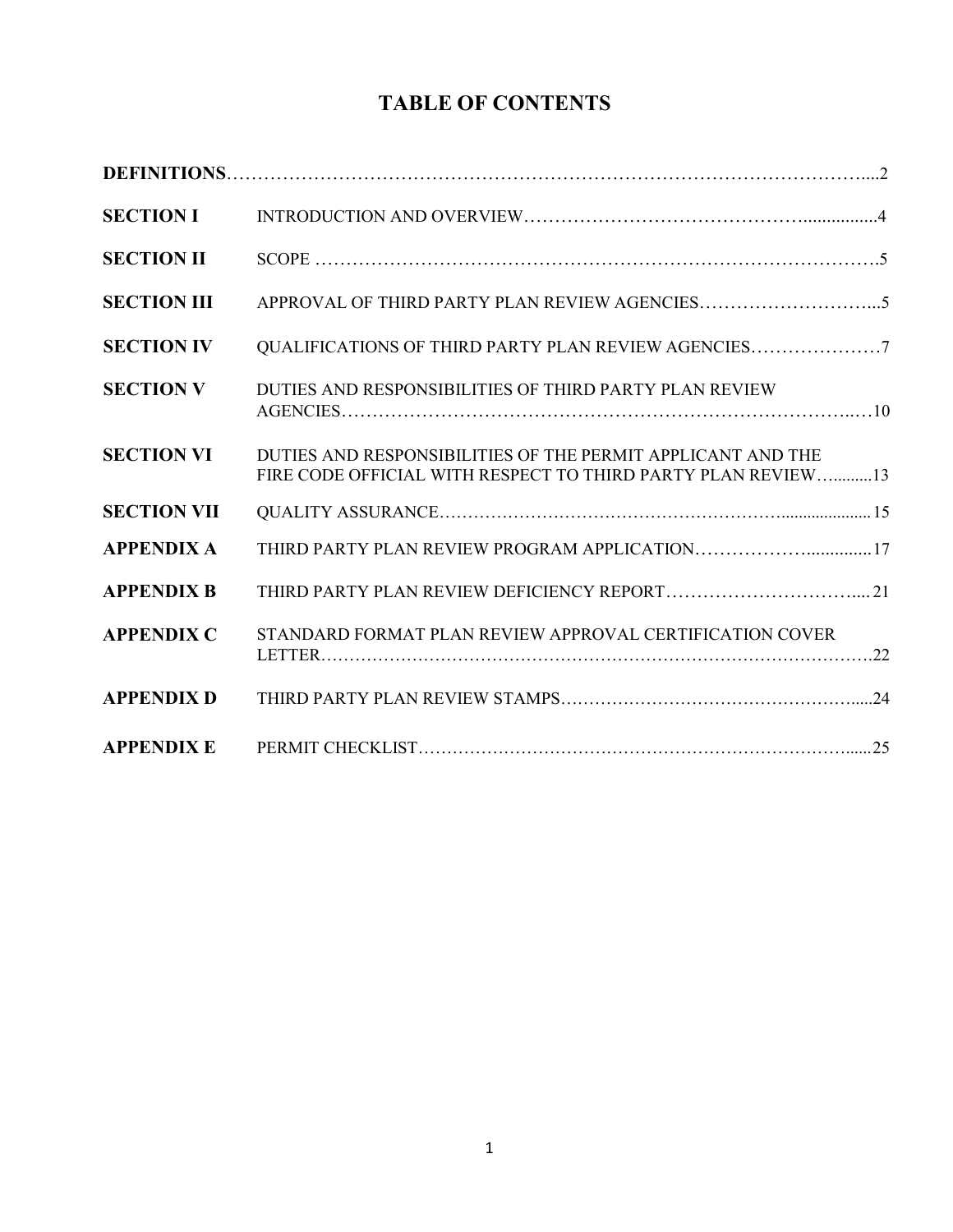## **DEFINITIONS**

**Applicable Codes:** All applicable federal, state, and county codes and standards as adopted by Prince George's County, Maryland.

**Authorization:** Approval of certification and qualifications issued pursuant to Section III of the Third Party Plan Review Manual by the Building Code Official (or his/her designee) to a business entity or a sole proprietorship as a Third Party Plan Review Agency (TPPRA), which is a prerequisite to a business entity or sole proprietorship to conduct Third Party Plan Reviews in Prince George's County, Maryland.

**Building Code Official (or his/her designee):** The Director of Department of Permitting, Inspections and Enforcement or his/her designee.

**Code Deficiency Report:** List of non-complying items prepared by the TPPRA described in Section V (A) (2.a) of this Manual.

**Department:** Prince George's County Department of Permitting, Inspections and Enforcement (DPIE).

**Director:** The Director of the Department of Permitting, Inspections and Enforcement.

**Discipline**: Subject for which a design professional is trained for and specializes in.

**Fire Code Official (or his/her designee):** The Fire Code Official or designated authority charged with the administration and enforcement of the Fire Codes, as per the Building Code Official or his/her designee.

**General Contractor:** Company hired by an Owner to undertake a construction project under specific terms of mutual agreement or contract, and is responsible for executing the construction work in accordance with approved plans and Applicable Codes.

**Manual:** Document setting forth policies and procedures for the Third Party Plan Review Program (TPPRP), and herein referred to asthe "Manual".

**Owner:** Person, group or partnership involving one or more individuals or firms which has legal ownership and control of a building/structure to be constructed/altered, or the Owner's duly authorized representative.

Permit Applicant: Person or entity, either an Owner or Owner's representative, who applies for and to whom construction permit(s) is/are issued.

**Professional-in-Charge:** Authorized individual who meets qualifications set forth in this Manual, and who: (a) is a professional engineer licensed in the State of Maryland and (b) manages project plan review and certification as an affiliate of a TPPRA.

**Professional Engineer:** Individual who holds a valid and current Professional Engineer's license issued by the Maryland Department of Labor, Licensing and Regulations.

**Third Party Plan Review:** Review performed by non-governmental persons to certify that fire protection systems shop drawing submittal documents comply with Applicable Codes.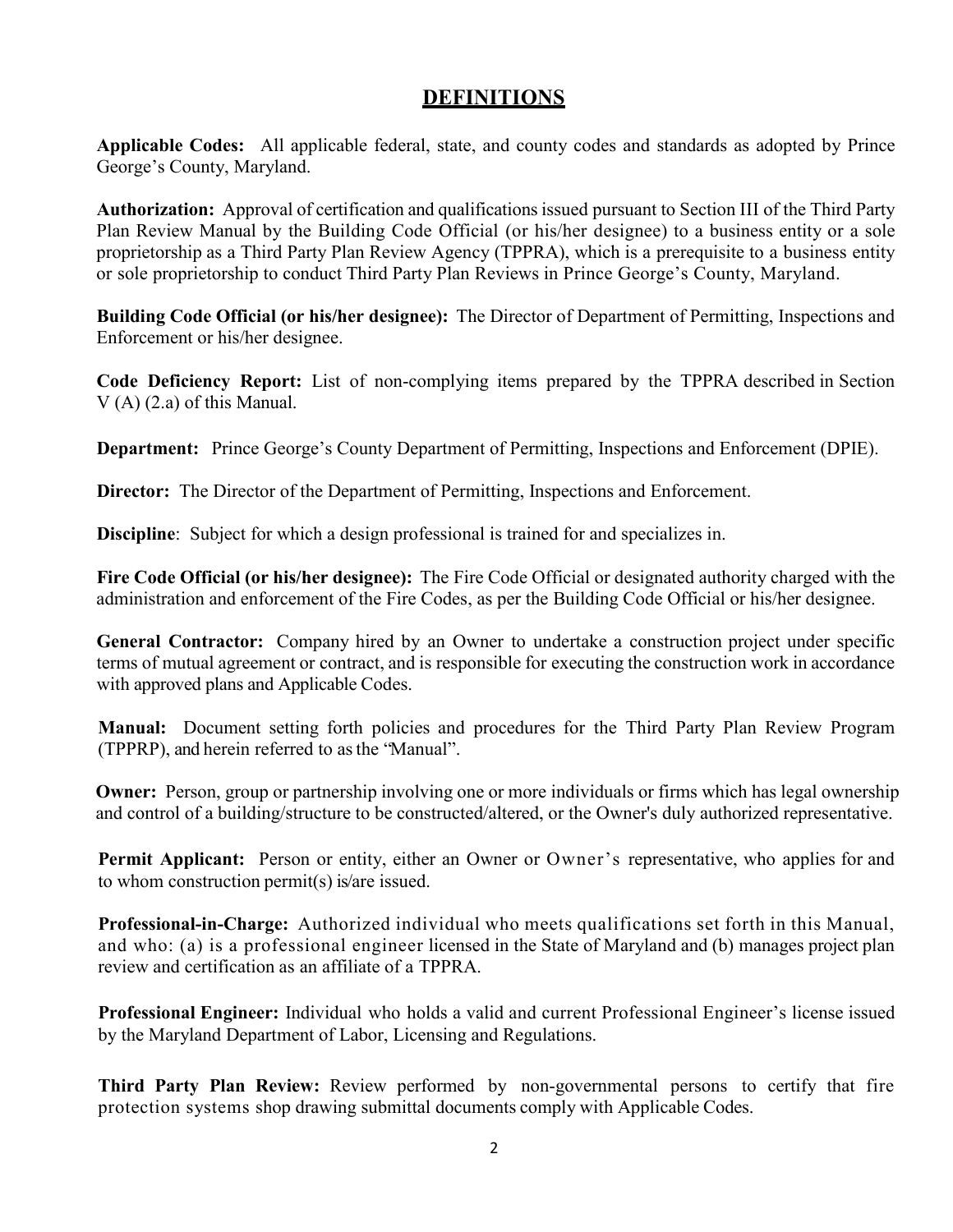**Third Party Plan Review Agency:** Non-governmental person or entity authorized to do business in Prince George's County, Maryland.

**Third Party Plan Review Approval Certification Letter:** Letter provided by the TPPRA denoting final approval of shop drawing submittal documents.

**Third Party Plan Review Program:** Process by which an approved TPPRA conducts a Third Party Plan Review, on behalf of DPIE, for a project, to determine compliance with Applicable Codes.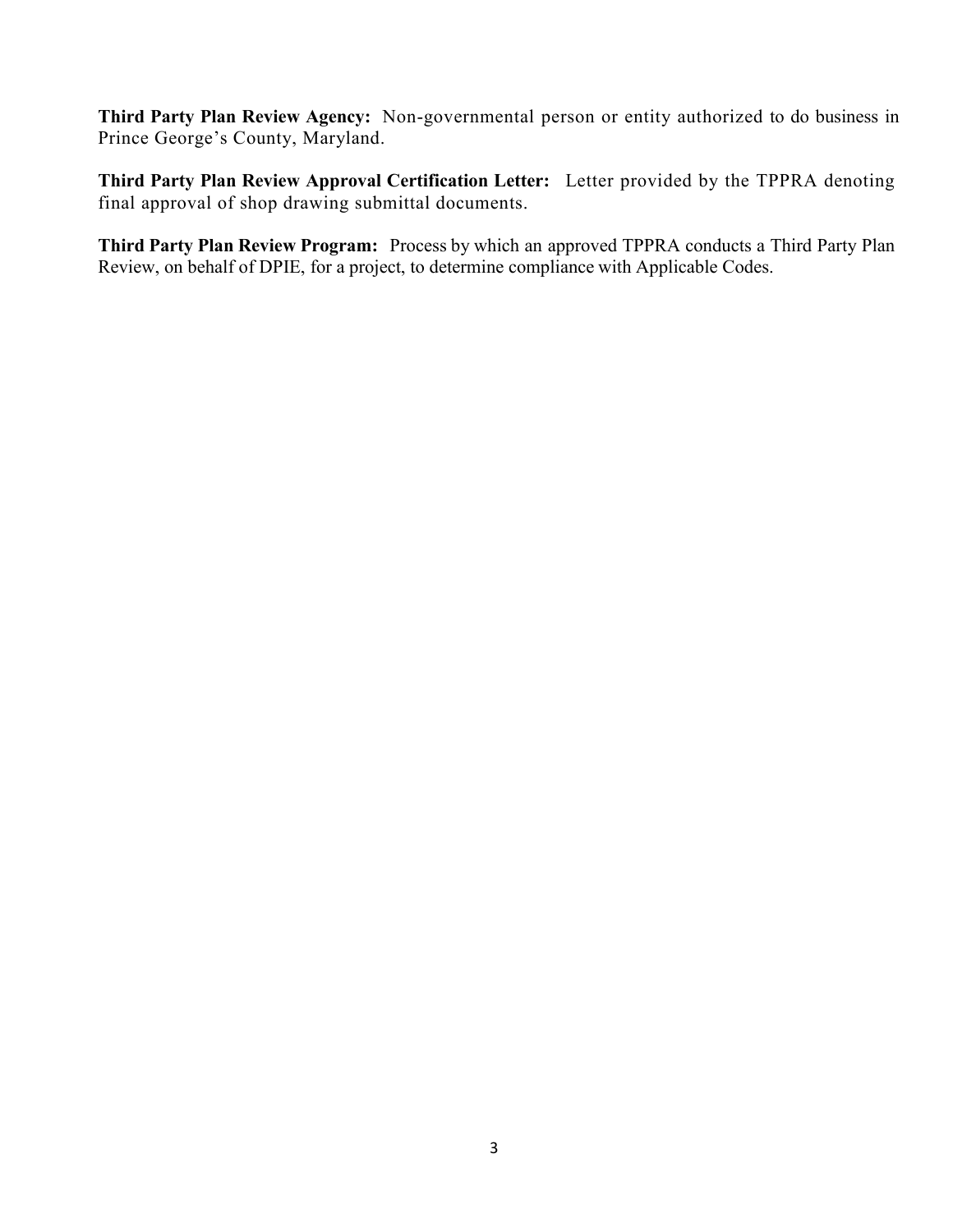# **SECTION I**

## **INTRODUCTION AND OVERVIEW**

The Government of Prince George's County, Maryland, through DPIE, is responsible for the review or examination of all permit documents in the County under the authority of Subtitle 4. Under certain conditions, non-governmental persons or entities are authorized, at the Owner's expense, to perform Third Party Plan Review of a Project's documents required for issuance of a permit and to certify that such work complies with all Applicable Codes and Standards. A Third Party Plan Review Agency (TPPRA) approved in accordance with this Manual may review, on behalf of DPIE, shop drawing submittal documents for the installation of fire protection systems.

In order to clarify the requirements and procedures for DPIE's Third Party Plan Review Program (TPPRP), and to provide DPIE with the flexibility to update these requirements as necessary, in accordance with County Bill CB-090-2015, DPIE hereby implements this TPPRP as outlined in this Manual. Applicants seeking to qualify as a TPPRA must comply with the qualification requirements and procedures set forth in Section IV of this Manual.

This Manual: (1) establishes an application process by which a TPPRA is approved; (2) sets forth the minimum qualifications for a TPPRA and its Professional-In-Charge; (3) sets forth the scope of Third Party Plan Review of fire protection systems and clarifies the documentation and reports that must be completed by each participant in the process, including the Owner of the Property, the TPPRA, the Professional-in-Charge, and the Department; (4) establishes the duties and responsibilities of the permit applicant and the Building Code Official in the Third Party Plan Review process; (5) establishes the provision for a quality assurance process for verification and auditing of Third Party Plan Review and related reports; and (6) communicates the process for removal or suspension of a TPPRA or the Professional-in-Charge where the Department's guidelines and procedures are not adhered to as set forth in this Manual.

The TPPRP for fire protection systems is administered by DPIE and all communications, unless otherwise directed, about the Program should be referred to the Third Party Program Coordinator, listed below:

**Maher Mirza Department of Permitting, Inspections and Enforcement Permitting & Licensing Division Homeowner & Mega Projects Suite 9400 Peppercorn Place, Suite 123 Largo, Maryland 20774**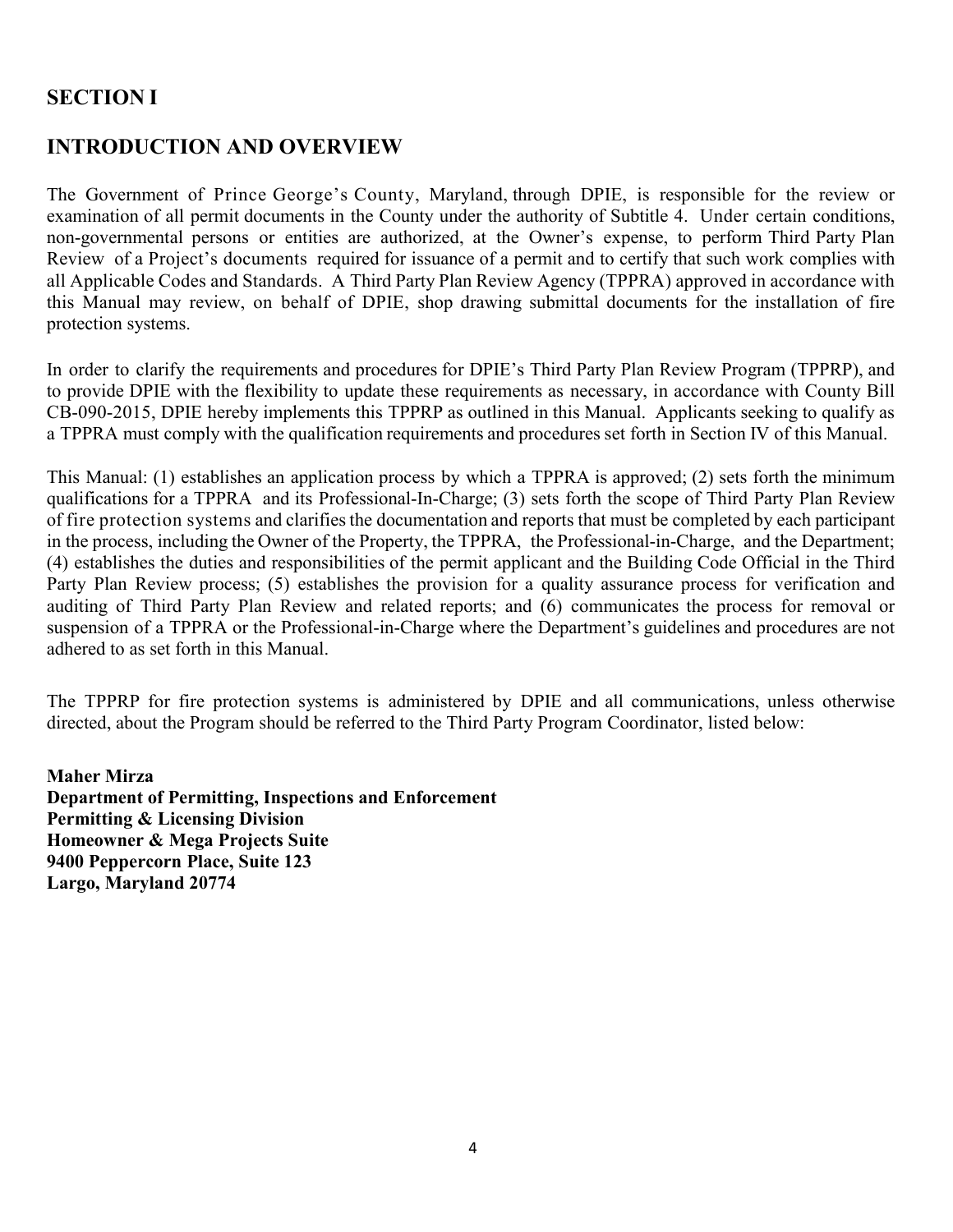# **SECTION II**

## **SCOPE**

Prince George's County mandates a Third Party Plan Review Program for the review and approval of Fire Protection Systems through the Department of Permitting, Inspections and Enforcement (DPIE). This program requires owners and applicants to select DPIE authorized TPPRAs at their own cost to review and approve shop drawings of Fire Protection Systems in lieu of County staff. TPPRAs must be retained for Fire Protection Systems Review on all residential and commercial building projects. Shop drawings approved by the authorized TPPRA for Fire Protection Systems will be accepted by DPIE for permit issuance after paying all applicable permit fees. Detailed in this Third Party Plan Review Manual are established policies and procedures, qualifications, insurance requirements, and quality control and assurances for an authorized TPPRA to provide plan review services under the auspices of DPIE.

## **SECTION III**

# **APPROVAL OF THIRD PARTY PLAN REVIEW AGENCIES**

#### **A. APPLICATION PROCESS**

In order to be approved to participate in the TPPRP, each party seeking to qualify as a TPPRA must submit an application to DPIE so its qualifications can be reviewed and evaluated by the Fire Code Official. As detailed more fully below, the application must include a list of the Professional(s)-in-Charge and Plan Reviewers affiliated with the TPPRA, who will certify, supervise and/or perform Third Party Plan Review. By undertaking a Third Party Plan Review, the TPPRA acknowledges that it is in compliance with all of the conditions of the Program and attests that the personnel involved under the Program are qualified in accordance with this Manual. An application is submitted by the TPPRA to obtain authorization. Once such authorization is obtained, the TPPRA has an obligation to update DPIE in writing as specified in Section A, if any material information previously submitted to DPIE in their application should change.

The application submitted to the Third Party Program Coordinator must include the following:

- 1. A detailed statement of the TPPRA's qualifications including the qualifications of all Professionalsin-Charge and Plan Reviewers and documented work experience.
- 2. A quality assurance plan, which includes details about the internal processes for ensuring that the TPPRA will perform Plan Review as contracted, report non-conforming items to the attention of the owner/designer, provide timely reports for each review or re-review, and submit a final signed report.
- 3. A completed Acknowledgement of Conflict of Interest Policy, attesting that the TPPRA, its Professional(s)-in-Charge and Plan Reviewers will remain independent of conflict of interest in accordance with Section IV (B) of this Manual.
- 4. Proof of Insurance Coverage.
- 5. Proof of licensure from the Maryland Department of Labor, Licensing and Regulations (DLLR) and professional degree from an accredited University or College.
- 6. Proof of NICET IV certification from the National Institute for Certification in Engineering Technologies, if applicable.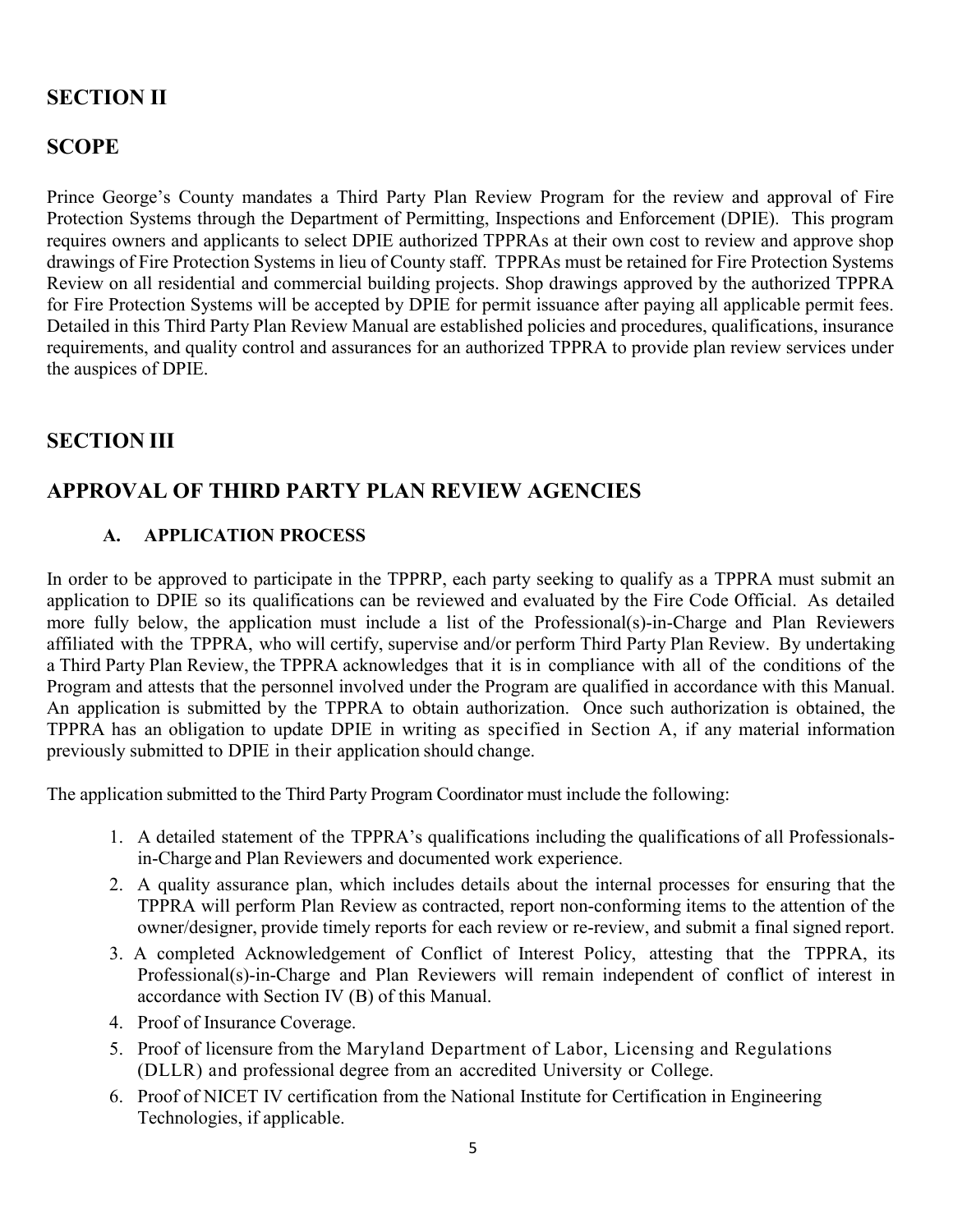#### **B. DUTY TO UPDATE APPLICATIONS**

An applicant for authorization as a TPPRA is required to notify DPIE within five (5) business days, in writing, if any material information in its approved authorization changes. The following constitutes actions or changes that must be reported to DPIE:

- Addition or removal of Professional-in-Charge in a TPPRA. Qualifications of added personnel to a TPPRA shall be provided to DPIE for evaluation and approval.
- Failure to maintain professional licensure and/or certification.
- Change of contact information or employment.
- Loss of insurance coverage.

Failure to update material information including, but not limited to the above list, will be grounds for removal from the Program.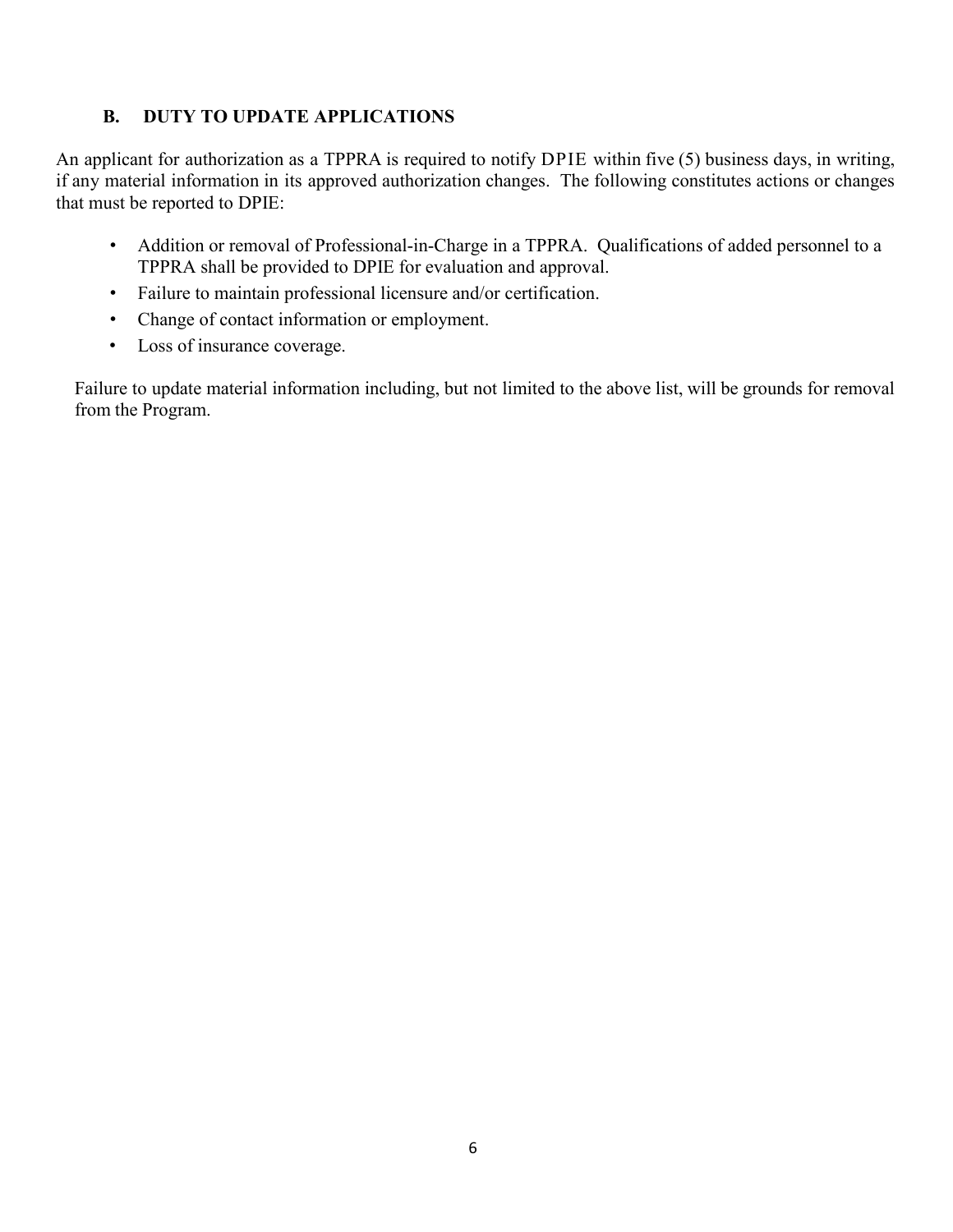## **SECTION IV**

# **AGENCY QUALIFICATIONS**

In order to ensure that a TPPRA is qualified to perform Third Party Plan Reviews, it must provide the Director or Director's designee with documented evidence of compliance with the minimum qualification requirements set forth in this Manual. The Director or Director's designee shall have ten (10) business days after receipt of such evidence to review, and to approve or disapprove, the TPPRA's qualifications.

The qualifications of a TPPRA are directly affected by the credentials of the personnel of that Agency serving as a Professional-in-Charge. When there is a change in the approved personnel of a TPPRA, DPIE must be notified and issue approval prior to execution of any plan review related duties for non-approved personnel.

#### **A. QUALIFIED PROFESSIONALS-IN-CHARGE**

TPPRA's are expected to employ or contract with Professionals-in-Charge or plans reviewers, who have expertise in the review and approval of Fire Protection Systems. All TPPRA must maintain a person who meets the Professional-in-Charge qualification as set forth in this section. The Professional-in-Charge must certify all plan reviews conducted by the Agency. Plan Reviewers performing Third Party Plan Review, whether they are employees or subcontractors of the TPPRA, shall perform the plan review under the direct supervision of the Professional-in-Charge.

A Professional-in-Charge or Plan Reviewer may provide Plan Review services for multiple Projects. All Professionals-in-Charge and Plan Reviewers must be covered by the TPPRA's General Liability, Errors and Omission insurance policy when they perform services in connection with a specific Project. The minimum qualifications for Professionals-in-Charge are set forth below.

#### **FIRE PROTECTION PROFESSIONAL-IN-CHARGE QUALIFICATIONS**

A person seeking to qualify as a Professional-in-Charge for third party plan reviews of Fire Protection Systems must possess the following qualifications:

- 1. Demonstrated knowledge of all applicable building and fire codes pertinent to Fire Protection Systems, including its administrative provisions.
- 2. Documented minimum experience of five (5) years in a position of responsible charge in the review and evaluation of fire protection systems for code compliance.
- 3. Bachelor of Science degree in Fire Protection Engineering or related field from an Accreditation Board for Engineering and Technology (ABET) accredited University or NICET level IV\* certification by The National Institute for Certification in Engineering Technologies.
- 4. Current and valid registration in the State of Maryland as a Professional Engineer or NICET level IV\* certification.

*\* NICET IV professionals will be accepted into the program upon completing up to 80 hours reviewing actual shop drawings of fire protection systems at DPIE premises with satisfactory evaluation.*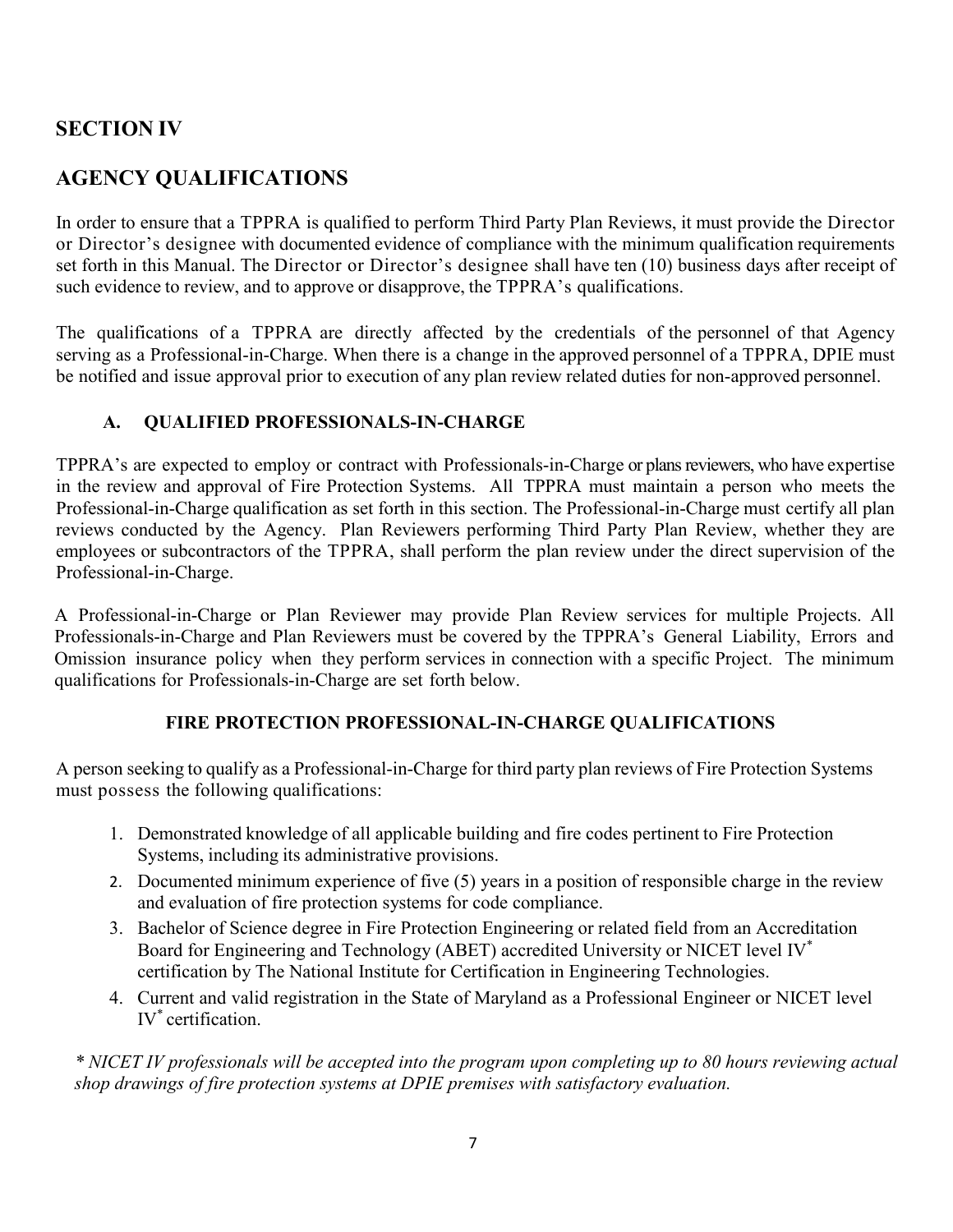#### **B. OTHER QUALIFICATIONS**

#### **1. INDEPENDENCE/CONFLICTS OF INTEREST**

Each Third Party Plan Review Agency (TPPRA) Professional-in-Charge (PIC) must comply with the independence and conflict of interest provisions set forth in this section. This means that the same TPPRA PIC cannot perform both Third Party Plan Review services and Third Party Inspection services for the same Project in Prince George's County.

In addition, the TPPRA shall not be owned or controlled by the Owner or Permit Applicant of the Project, the General Contractor, the Subcontractors or any person or entity responsible for the construction or management of the Project, the registered design professionals of the Project or their firms, or any other party or entity associated with the owner's interest in the Project. The TPPRA PIC shall not have served or serve, on the same Project, as an advisor or consultant to the Owner, the Permit Applicant or the design team in connection with code matters for which the TPPRA PIC is providing Third Party Plan Review. A person or a firm that has performed work for a Project shall not be eligible to serve as a TPPRA, Professional-in-Charge for any component on that Project.

A Professional-In-Charge (PIC) or Plan Reviewer (PR) is considered to have a substantial business interest in a project if:

- a) PIC or PR owns any voting shares of the client and /or owner's business.
- b) PIC or PR received any of his/her gross income for the previous year from the client, except for income derived for services as a plan reviewer or similar consultations.
- c) PIC or PR is an elected officer or a member of the board of directors or governing board of the client and /or owner's business.
- d) PIC or PR fails to maintain an independent contractor relationship or becomes employed by the client and /or owner's business.

Furthermore, a third party reviewer involved in the review process shall not engage in the design, construction, or sale of those same structures.

A third party reviewer involved in the review process, as well as his/her spouse and underage children cannot own stock or have any substantial business interest in any owner, builder, or trade regulated under the construction codes.

A third party reviewer involved in the review process cannot participate in a review for a client and / or owner for which they have had such substantial business interest within the last 12 months.

#### **2. QUALITY ASSURANCE PLAN**

The TPPRA shall adopt and maintain a quality assurance plan to be approved by DPIE. Such a plan shall describe the methods to be used to determine the accuracy and quality of plan reviews, the frequency with which such reviews are performed, how the review results will be documented and presented, and who is responsible for performing quality assurance reviews and checks.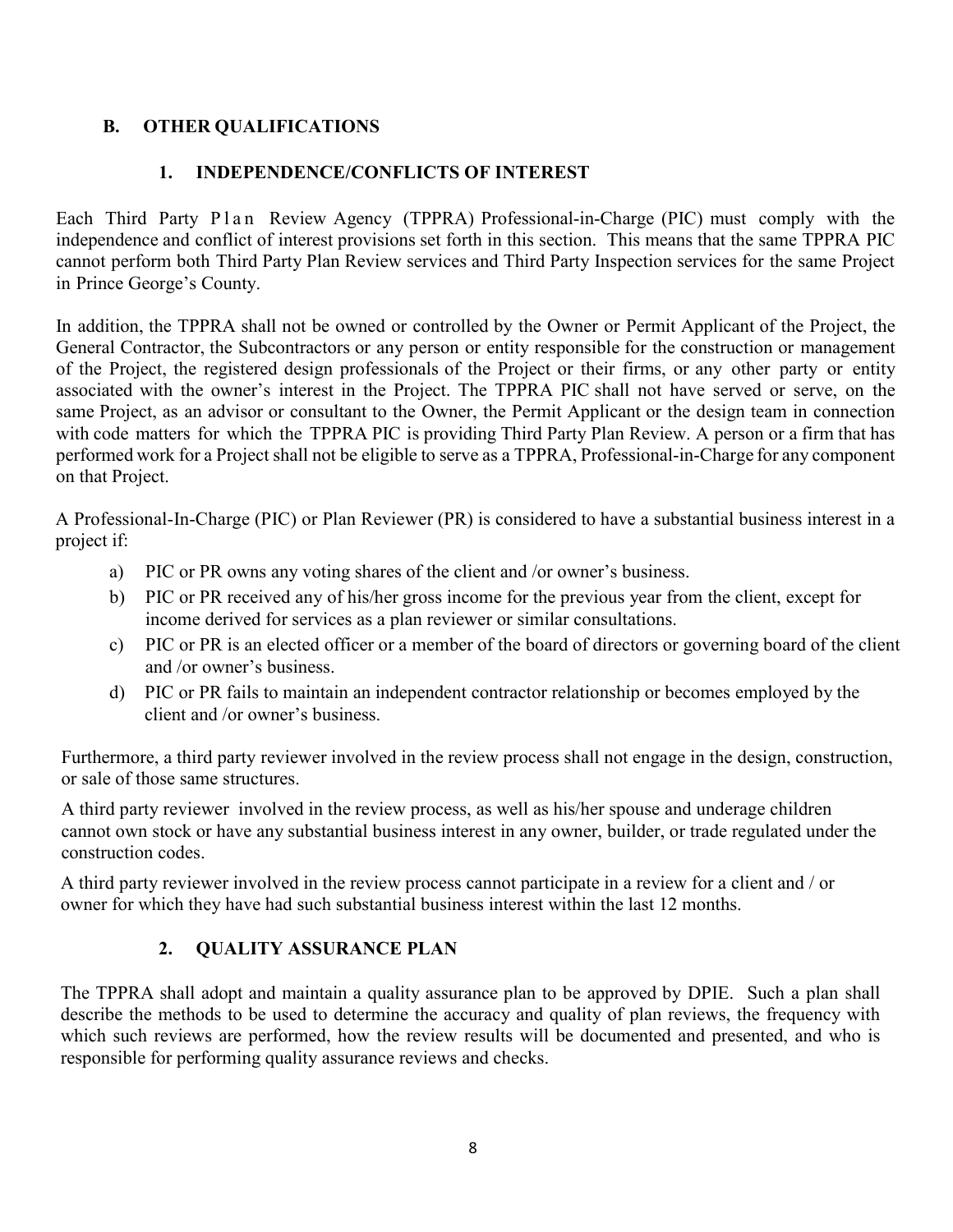#### **3. INSURANCE COVERAGE**

The TPPRA shall obtain and maintain a Minimum General Liability and Errors and Omissions Coverage for each occurrence in the amount of One Million Dollars (\$1,000,000), with DPIE, Prince George's County listed as additional insured. The Professional(s)-in-Charge who is the principal of the TPPRA or who is employed by, under contract with or otherwise affiliated with the TPPRA, shall be covered by the TPPRA's Insurance. The insurance shall be cancelable only after thirty (30) days' notice to DPIE, by USPS certified mail with return receipt or via email to the Director or the Director's designee.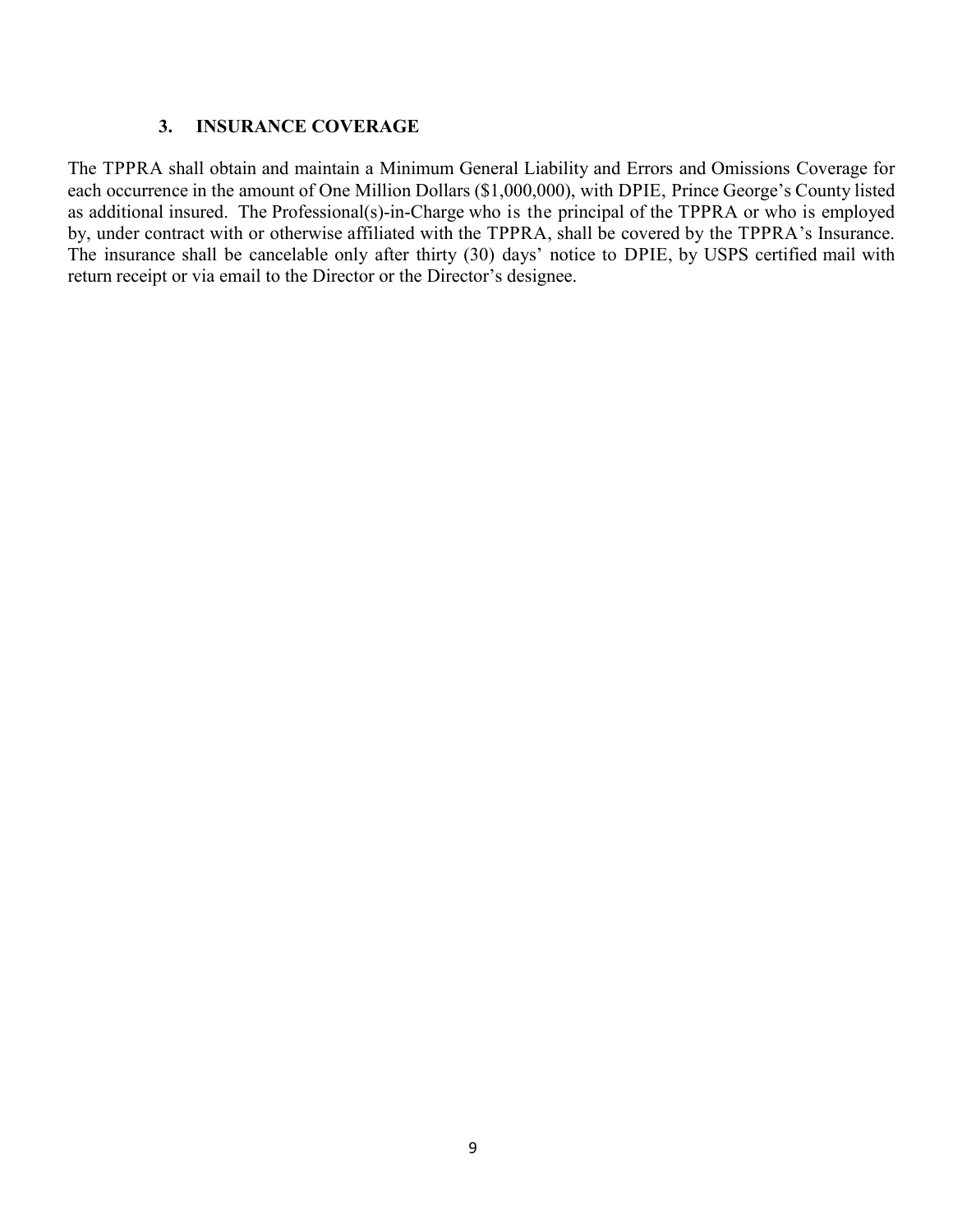# **SECTION V**

# **DUTIES AND RESPONSIBILITIES OF THIRD PARTY PLAN REVIEW AGENCY**

#### **A. SCOPE OF SERVICES**

The TPPRA shall provide the services listed in this section for each assigned project pursuant to the conditions of this Manual.

#### **1. Review Assigned Work**

Project Owners are required to submit an application to obtain authorization to use a particular TPPRA on a project (see Appendix A) prior to engaging the TPPRA. The Fire Code Official will respond to the Application within five (5) business days after receipt. The TPPRA shall then examine and review plans for the fire protection systems proposed to be installed in the Project for which the TPPRA was hired, to determine compliance with applicable building codes.

#### **2. Provide Complete and Timely Plan Review Reports**

The TPPRA shall submit the following completed reports to DPIE for each Project. The Director or Director Designee may modify the reporting requirements and procedures from time to time as may be deemed necessary. The Plan Review Report shall include a Plan Review Approval Certification Cover Letter in the format provided in the manual (see Appendix C).

#### **a. Plan Review Code Deficiency Report**

The TPPRA shall complete a Plan Review Code Deficiency Report (see Appendix B), containing a list of noncomplying items for each contracted Project. The Code Deficiency Report shall be in the format defined by the Building Code Official. At a minimum, the Code Deficiency Report shall specify:

- TPPRA's name and address
- Name and contact information for the Professional-in-Charge
- Project address
- Fire Protection System(s) for which plan review was performed
- List of items found to be non-compliant, with code sections indicated for each item
- Corresponding response from designer confirming that non-compliant items were corrected
- Construction type and use group classification

For each noted non-compliance, the Code Deficiency Report shall cite the relevant code section(s), the nature of the deficiency, and the location of the deficiency. The TPPRA shall forward a copy of each Code Deficiency Report to the Owner or to the Owner's designated recipient(s) and DPIE. Furthermore, DPIE reserves the right to review the deficiency report and make comments as necessary.

Following completion of the Code Deficiency Report for a Project, the TPPRA shall communicate with the Owner or designated representatives, as appropriate, to clarify the requested corrections to accomplish code compliance.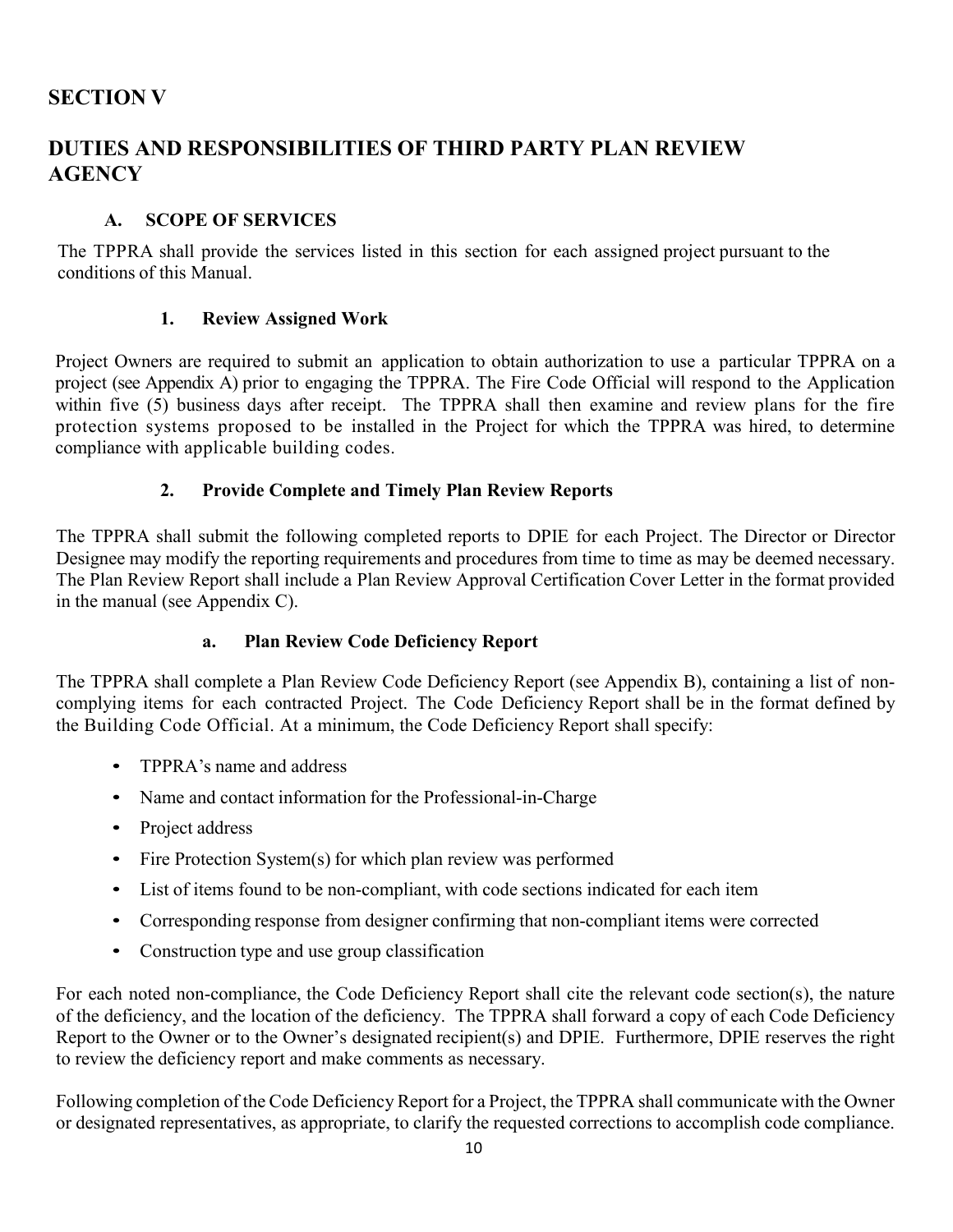The Code Deficiency Report shall contain a column titled "Correction done" or provide other controls that assure that identified corrections are in fact corrected prior to returning plans and accompanying documents to the TPPRA for re-review. The TPPRA shall submit a Fire Protection Systems Third Party Approval Permit Checklist (see Appendix E) with its permit submission set to DPIE upon approval by the third party reviewer

#### **b. Third Party Plan Review Approval Certification Letter and Report**

The Third Party Plan Review Approval Certification Letter certifies the approval for the Project. The report lists and compiles all of the Code Deficiency Reports that facilitated the final approval of the project by the TPPRA. The TPPRA shall certify the code compliance of the reviewed permit drawings and associated documents in writing. This shall attest that, in the professional judgment of the Professional-in-Charge, the reviewed permit drawings and associated documents have been checked for conformance with the relevant codes and standards, and are deemed to be in full compliance.

The Third Party Plan Review Approval Certification Letter is to be signed and sealed by the Professional-in-Charge of the approved TPPRA. The Professional-in-Charge is required to stamp all drawings of each approved set as specified in Appendix D of this Manual with his/her DPIE-approved review stamps.

The Third Party Approval Certification Letter shall attest that: (a) the shop drawings for the fire protection systems were reviewed under his or her direct supervision, (b) based upon the Third Party Plan Review performed and substantiating reports, it is the professional judgment of the Professional-in-Charge that, to the best of his/her knowledge, the plans reviewed for the fire protection systems were designed in accordance with all Applicable Codes.

The Third Party Approval Certification Letter and Report shall be made in a format defined by the Building Code Official (or his/her designee) and shall be sealed and signed by the Professional-in-Charge. At a minimum, the Certification shall specify:

- TPPRA's name and address
- Name and contact of the Professional-in-Charge of the TPPRA
- Project address
- That the Third Party Plan Review Agency's Professional-in-Charge is issuing an Approval Certification of Plan Review Completion for the fire protection system.
- A statement testifying to the compliance of the fire protection system plans for the Project with construction documents, specifications, all applicable Prince George's County codes and standards.

#### **B. GENERAL CONDITIONS**

#### **1. Chain of Custody of Project Documents**

The TPPRA shall agree to exercise due diligence in the safekeeping of any Project documents received from the Owner and to promptly return them to the Owner or Building Code Official when requested to do so, with the exception of one set maintained by the TPPRA for record purposes. The drawings, specifications, electronic files in all types of media, and other materials received by the TPPRA in connection with the performance of any work under the Program may be protected by copyright law and shall remain the property of the rightful owner. Copies of plans utilized by the TPPRA shall be solely for the purpose of completing the TPPRA's work under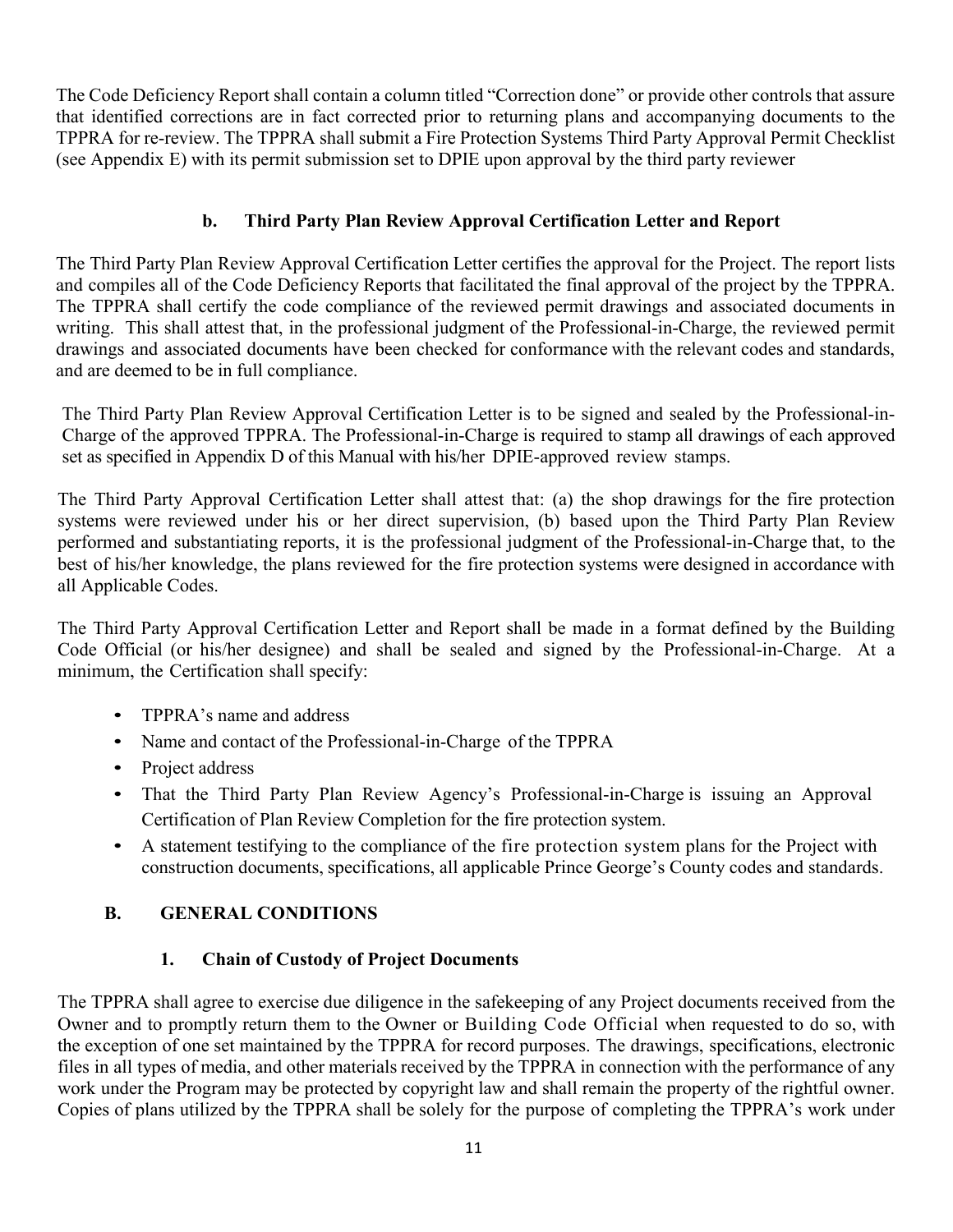the Program and not for any other purpose, in this or in any other project, and shall be returned to DPIE upon completion of the Project. The TPPRA agrees to treat such materials as restricted information.

#### **2. Access to the TPPRA**

The TPPRA shall cooperate with the Building Code Official ( or his/her representative) and the Owner (and/or the Owner's representative) in scheduling meetings and/or telephone conversations to provide updates and clarification of the results of its Third Party Plan Review for the Project. The TPPRA shall provide complete Third Party Plan Review comments to the Owner and/or to the Owner's representative and the same comments shall be forwarded to DPIE as well.

## **3. TPPRA Conflicts of Interest**

It shall be the responsibility of the registered Professionals-in-Charge, for the duration of the Project, to disclose any potential conflicts of interest that may arise at any time, between the TPPRA and the parties connected to the Project.

The TPPRA shall not enter into the Plan Review of a Project where it determines that there may be a conflict with the independence criteria specified in Section IV, B.1 of this procedure Manual for said Project. The TPPRA shall bring to the attention of the Fire Code Official, for resolution, cases that require interpretation or clarification. The Fire Code Official may refer such cases to the County Attorney for advice. Disputes on matters of independence and conflict of interest shall be resolved by the Fire Code Official and the decision of the Fire Code Official shall be final.

## **4. Due Diligence**

The TPPRA shall exercise due diligence in the discharge of the duties assigned to the TPPRA by law and regulation and shall refrain from any arbitrary or capricious action that would unduly penalize or benefit the Owner or Permit Applicant whose Project is under Third Party Plan Review. The TPPRA shall abide by the highest ethical standards in the discharge of their duties. The TPPRA acknowledges that any abuse of the authority conferred to them by DPIE may be punishable by law.

# **5. Correction of Non-Code Compliant Plans**

The Design Professional contracted by the Owner to design the Project shall be responsible for correcting any non-code compliant plans, whether previously or subsequently discovered. Upon receipt of TPPRA's approved documents, if DPIE discovers non-code compliant plans or documents, DPIE shall notify the TPPRA, who shall then advise the Permit Applicant that corrections must be made in the submitted plans. Any monetary claims that may arise from incomplete, inaccurate or defective plan review services provided by the TPPRA shall be remedied without cost to DPIE.

Furthermore, the third party review agency does not have the authority or power to waive any code requirements. Such duties and powers are the responsibility of the Fire Code Official as outlined in the currently enforced edition of the International Building Code (IBC), NFPA 101 and subtitles of Title 17, the Public Laws of Prince George's County. The Fire Code Official has the authority to render interpretations of any applicable codes or adopt policies and procedures in order to clarify the application of code provisions to the project under review by the third party review agency. Disputes regarding any code interpretations must be brought to the attention of DPIE. Waivers or variances can only be issued by the Fire Code Official.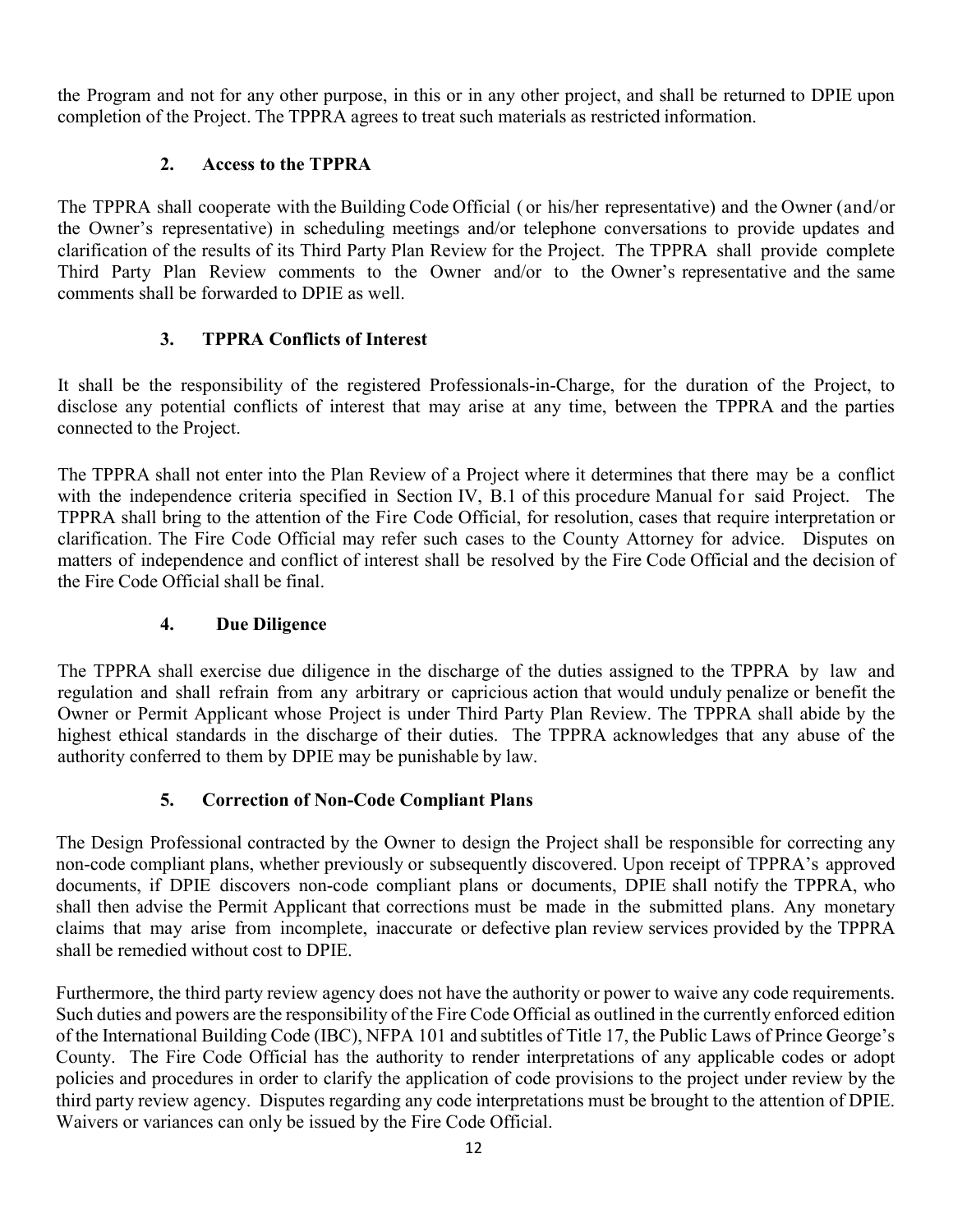## **SECTION VI**

# **DUTIES AND RESPONSIBILITIES OF THE PERMIT APPLICANT AND THE FIRE CODE OFFICIAL WITH RESPECT TO THIRD PARTY PLAN REVIEW**

#### **A. DUTIES AND RESPONSIBILITIES OF THE PERMIT APPLICANT**

#### 1. **Selection by Permit Applicant**

The Permit Applicant for the Project must select, prior to submission of an application for a sprinkler or fire alarm permit, the name of the Third Party Plan Review Agency that will be used for the project.

#### **2. Cost of Third Party Plan Review**

The Permit Applicant is responsible for funding Third Party Plan Review and DPIE is not responsible for payment to the TPPRA for any costs relating to Third Party Plan Review. All fees and costs related to the performance of Third Party Plan Review shall be borne by the Owner and paid directly by the Owner to the TPPRA. The owner shall not be entitled to a refund of any portion of the permit fee paid to DPIE, where the Permit Applicant elects to use Third Party Plan Review. The compensation (fees and costs) paid to the TPPRA for its plan review services with respect to a Project shall not be contingent upon or affected in any way by the conclusions reached by the TPPRA or the contents of any of the deliverables described in this Manual.

#### **B. DUTIES AND RESPONSIBILITIES OF THE FIRE CODE OFFICIAL**

#### **1. Approve Qualified Third Party Plan Review Agencies**

If the Fire Code Official validates that an applicant has provided all requisite personnel and documents to become qualified as a TPPRA, then the applicant will be approved as a TPPRA.

#### **2. Review and Approval of TPPRA on Specific Project**

The Fire Code Official will be responsible for reviewing and approving the "Application for Authorization to Use a TPPRA" (see Appendix A) before a TPPRA may be used on a particular Project. The Fire Code Official will respond to the Application within five (5) business days after receipt. The Fire Code Official will have authority to modify or waive provisions of the Application as appropriate in particular cases.

#### **3**. **Assignment and Recall of a Project**

A Project is assigned to a TPPRA at the request and option of the Permit Applicant. The Fire Code Official reserves the right to recall any Project assigned to a TPPRA if it is determined that there is a lack of performance or a significant material violation of the provisions of this Procedure Manual or Applicable Codes by the TPPRA or owner complaints.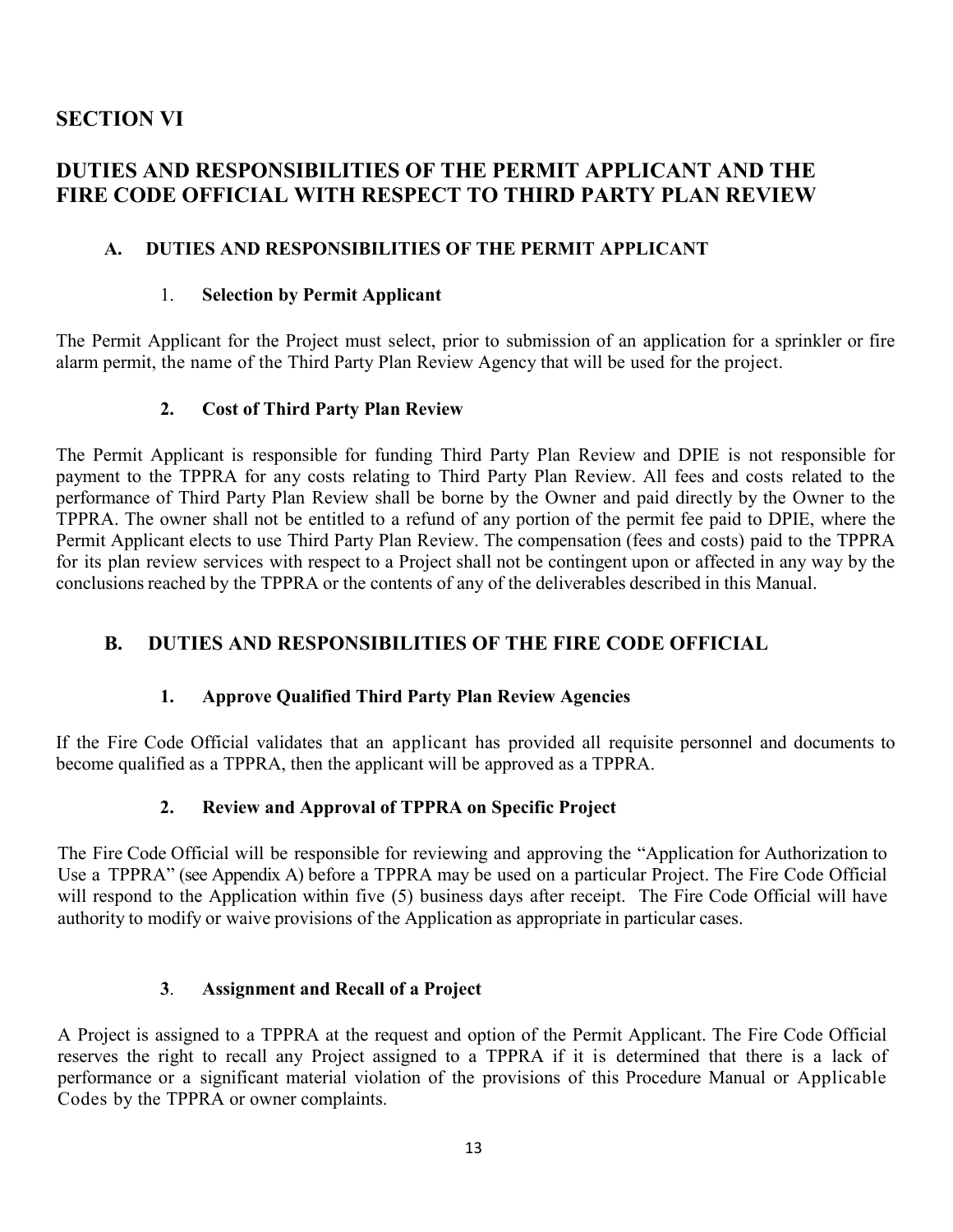#### **4. Review of Third Party Reviewed Plans and Approval Certificates (Documents)**

The Building Code Official (or his/her designee) shall implement the necessary mechanism to process Third Party Plan Review Documents expeditiously and shall make all the delegations of authority and assignment of duties as the Fire Code Official deems necessary for the success of the Program. To assure the success of the Program, the Building Code Official (or his/her designee) will determine the quality of the Third Party Plan Review on a periodic basis as determined by available staff and work load. The Third Party Plan Review Approval Certification and Approved Plans and Report(s) are prima facie evidence of the code compliance and shall be deemed sufficient for the satisfaction of the DPIE permit issuance process if so determined by the Building Code Official (or his/her designee).

The Department shall cause the following actions to take place within the specified time frames, after receiving a Plan Review APPROVAL by the TPPRA:

| Step $#$ | <b>Department's Actions</b>                                                                                    | Approval | <b>Disapproval</b> | <b>Timeframes</b>                                                                    |
|----------|----------------------------------------------------------------------------------------------------------------|----------|--------------------|--------------------------------------------------------------------------------------|
|          | Administrative review<br>of Approved plans and<br>Approval Certificate(s)<br>for completeness and<br>accuracy. |          |                    | Within one $(1)$ business<br>day after receipt of<br>Approval Documents.             |
| 2        | Update Department's<br>records to reflect plans<br>review approval and<br>issue required permit                |          |                    | Within one $(1)$<br>business day after<br>Department's<br>Approval or<br>Disapproval |

#### **5. Evaluation of Third Party Plan Review Agencies**

The Building Code Official (or his/her designee) will monitor the performance of Third Party Plan Review Agencies, including the Third Party Plan Reviews conducted and the quality of submitted approved documents, in order to evaluate performance of TPPRA, and determine whether the TPPRA should be warned, suspended or removed from the Program.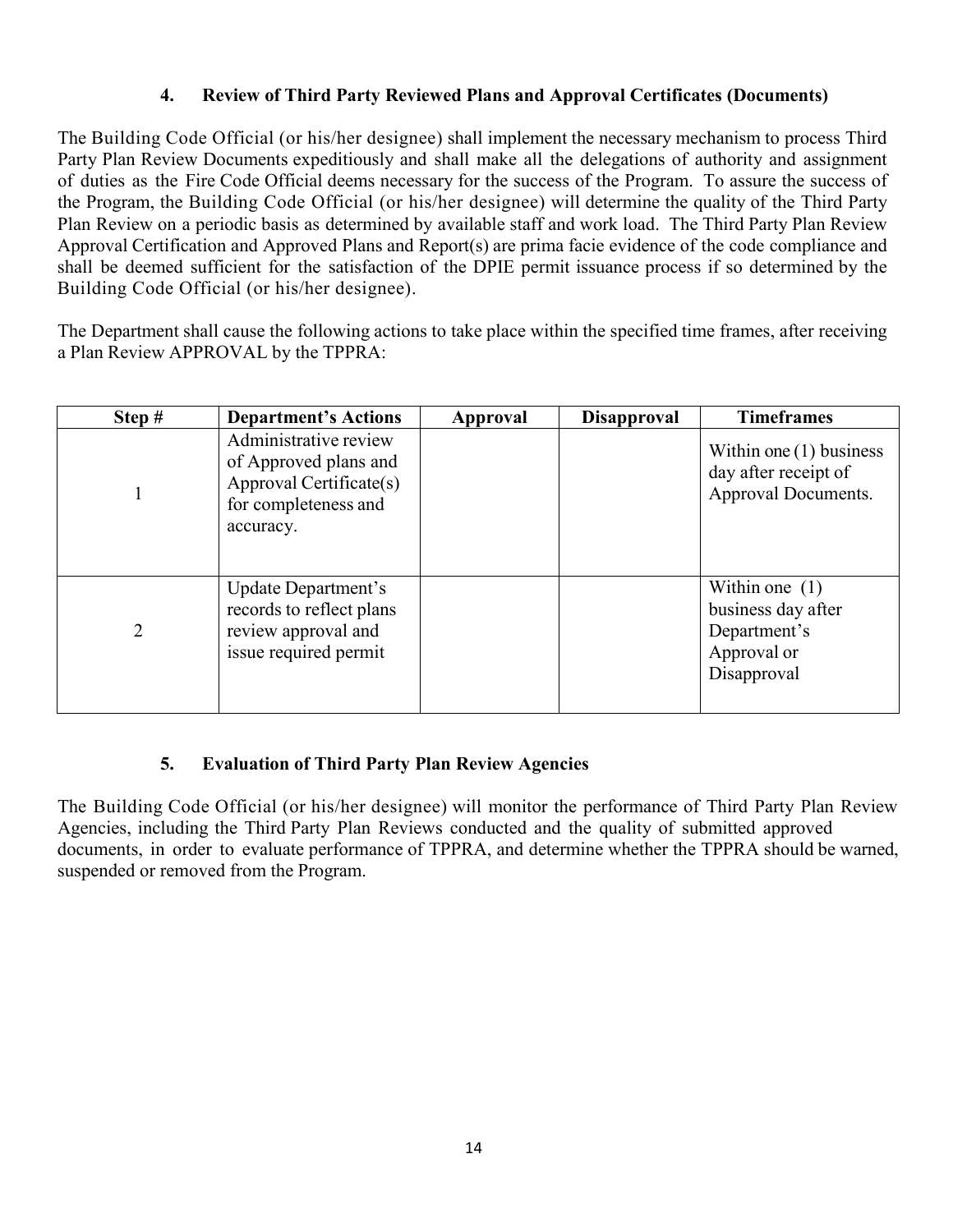## **SECTION VII**

## **QUALITY ASSURANCE**

#### **A. EVALUATION OF PERFORMANCE**

It is the intent of these quality control methods to maintain the mission of DPIE to support safe, sound and costeffective construction practices and to give workable guidelines to perform Third Party Plan Review services.

In order to ensure that Third Party Plan Reviews are being performed as required and in a satisfactory manner, it is necessary for DPIE to perform audits and to review the documents including reports that are submitted. Each TPPRA and its personnel who are Professionals-in-Charge and Plan Reviewers are subject to performance evaluation of the Third Party Plan Review services provided for assigned Projects. Evaluation of an approved TPPRA and its personnel will be performed at random, in its office of operation by DPIE staff on a routine or periodic basis or as designated by the Fire Code Official. The Fire Code Official may periodically conduct detailed unannounced audits of documents submitted by a TPPRA and shall also maintain a tracking system to monitor the submissions of reports and other deliverables required by the Program.

#### **B. REMOVAL FROM PROGRAM**

If the Building Code Official (or his/her designee) determines that a TPPRA has failed to perform its assigned duties, is engaged in a conflict of interest, fails to conform to the requirements of the technical guidelines, or otherwise, fails to satisfy the requirements of the applicable Building Codes or this Manual, the Building Code Official is authorized to remove the Third Party Plan Review Agency from the Third Party Plan Review Program.

If it is alleged that the TPPRA has violated the requirements of the TPPRP, the Building Code Official shall notify the TPPRA of the allegation in writing by way of USPS Certified and/or Registered Return Receipt Mail to the address of record. The TPPRA shall have ten (10) business days, to respond in writing with detailed response to the allegation. Based on the adequacy of the response, the Building Code Official may:

- 1. Determine the allegation has no merit
- 2. Require a meeting with the involved parties
- 3. Issue a verbal reprimand
- 4. Issue a written reprimand
- 5. Suspend a TPPRA for a specified period of time
- 6. Revoke the approval of a TPPRA to participate in the Program.

**The TPPRA will be notified of the Building Code Official's determination within fifteen (15) business days.**  The decision of the Building Code Official in the implementation and administration of the Program will be final.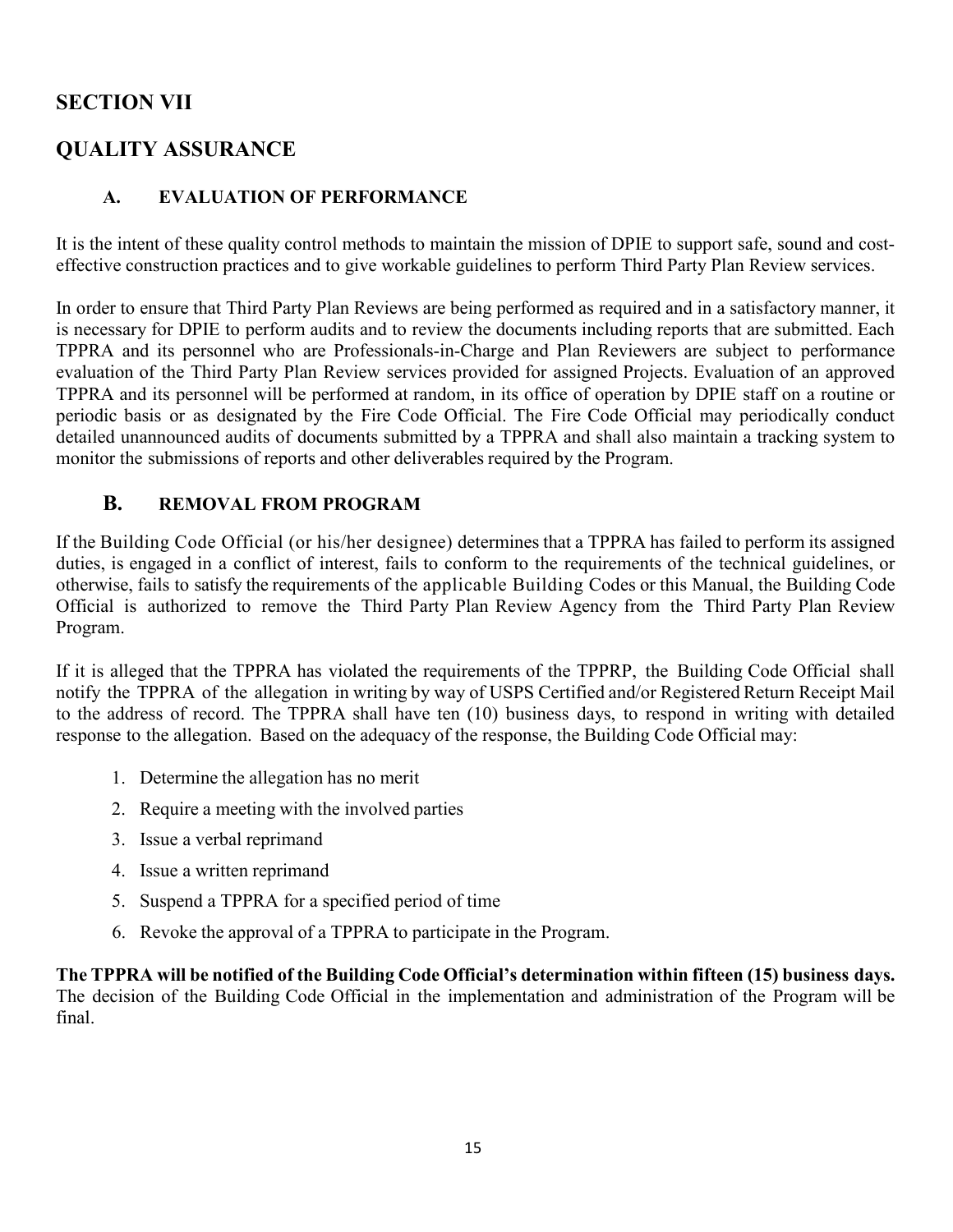The following provides examples of the Program requirement failures**:**

- a. Failure of the TPPRA to remain in good standing as a business entity qualified to do business in Prince George's County.
- b. Failure of the Professionals-in-Charge and Plan Reviewers designated by the TPPRA to maintain required professional licensure in the State of Maryland as stated in Section IV of this procedure Manual.
- c. Failure of a TPPRA to update DPIE with current information regarding its Professionals-in-Charge and Plan Reviewers.
- d. Failure to perform adequate Third Party Plan Review in a discipline in accordance with Applicable Codes.
- e. Failure to file complete and accurate information in applications and forms.
- f. Failure to attend training or meetings that are required by the Fire Code Official.
- g. Failure to notify DPIE of addition or removal of Professional-in-Charge or a plan reviewer in the TPPRA.
- h. Failure to maintain adequate errors and omissions insurance coverage.
- i. Providing false or misleading information in the applications.
- j. Falsifying reports required in this Manual.
- k. Misrepresenting services provided or to be provided.
- l. Obtaining a license, endorsement or certification through error or fraud.
- m. Willfully, negligently, arbitrarily or repeatedly violating a County rule or ordinance that regulates building and fire codes
- n. Utilizing equipment, material or methods that do not comply with County-approved codes, policies or procedures.
- o. Serving as a Professional in Charge or Plan Reviewer on a project in which the individual had prior or concurrent involvement, or was in any way in violation of the Conflict of Interest Policy as stated in Section IV (B) (1) of this Manual.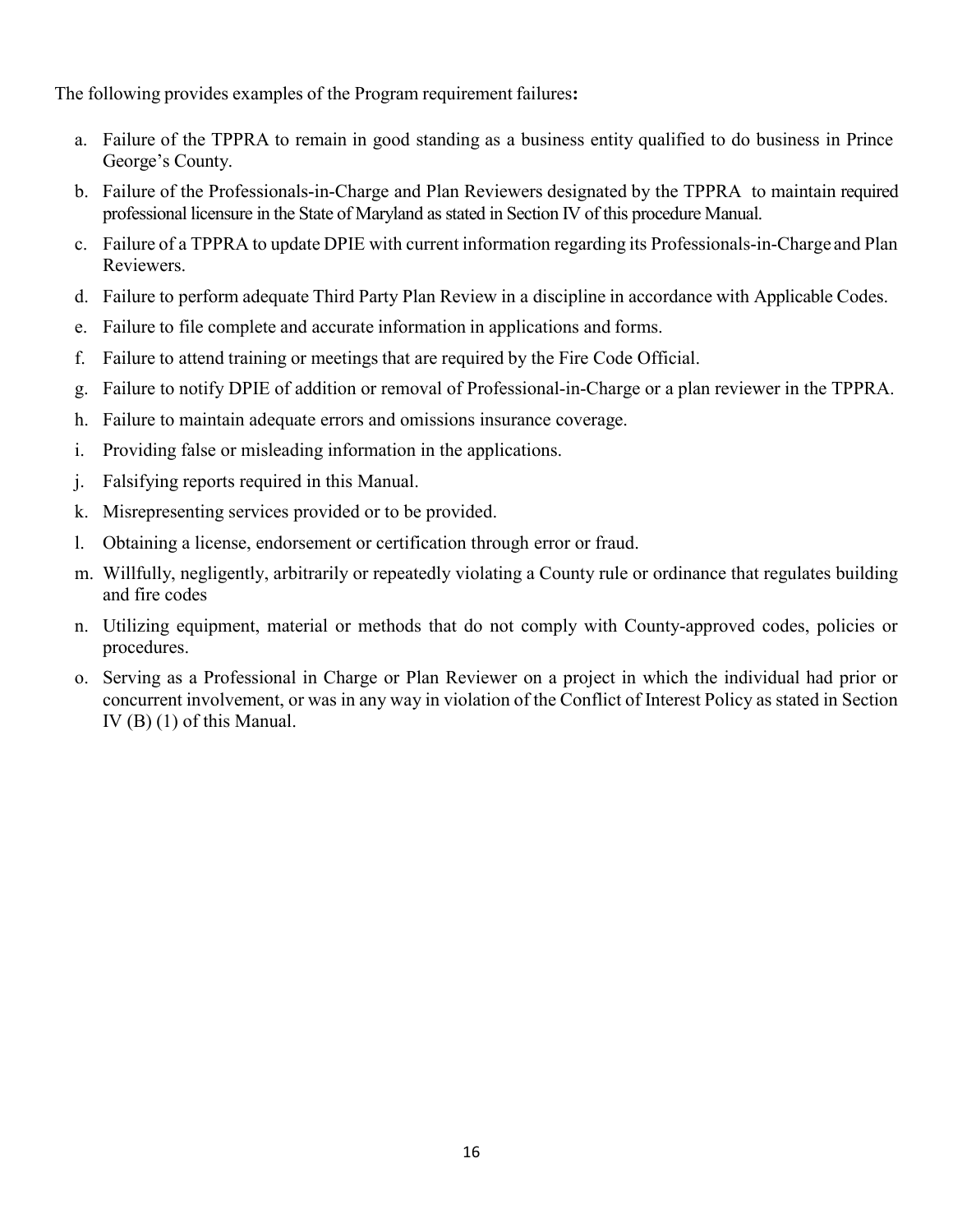# **APPENDIX A** PRINCE GEORGE'S COUNTY GOVERNMENT

DEPARTMENT OF PERMITING, INSPECTIONS AND ENFORCEMENT

# **THIRD PARTY PLAN REVIEW PROGRAM APPLICATION FOR FIRE PROTECTION SYSTEMS**

Please complete this application package to apply for Third Party Plan Review Program certification.

Submit completed application to the Third Party Program Coordinator: Maher Mirza Homeowner & Mega Projects Suite Department of Permitting, Inspections and Enforcement 9400 Peppercorn Place, Suite 123 Largo, Maryland 20774 Attn: Fire Protection Systems TPPRP

Program participants are required to notify DPIE of any material changes in the agency within five (5) business days. See Section III (B) of the Manual for additional information regarding changes to qualifications.

# **APPLICANT/BUSINESS INFORMATION**

| 2. TRADE NAME                                                                                                                                                                                                                                                                                                                                                                                                                                                                        |  |  |  |  |  |
|--------------------------------------------------------------------------------------------------------------------------------------------------------------------------------------------------------------------------------------------------------------------------------------------------------------------------------------------------------------------------------------------------------------------------------------------------------------------------------------|--|--|--|--|--|
|                                                                                                                                                                                                                                                                                                                                                                                                                                                                                      |  |  |  |  |  |
|                                                                                                                                                                                                                                                                                                                                                                                                                                                                                      |  |  |  |  |  |
| $EMAIL \begin{tabular}{@{}c@{}} \hline \multicolumn{3}{c}{} & \multicolumn{3}{c}{} & \multicolumn{3}{c}{} & \multicolumn{3}{c}{} \\ \hline \multicolumn{3}{c}{} & \multicolumn{3}{c}{} & \multicolumn{3}{c}{} & \multicolumn{3}{c}{} & \multicolumn{3}{c}{} \\ \hline \multicolumn{3}{c}{} & \multicolumn{3}{c}{} & \multicolumn{3}{c}{} & \multicolumn{3}{c}{} & \multicolumn{3}{c}{} \\ \multicolumn{3}{c}{} & \multicolumn{3}{c}{} & \multicolumn{3}{c}{} & \multicolumn{3}{c}{}$ |  |  |  |  |  |
|                                                                                                                                                                                                                                                                                                                                                                                                                                                                                      |  |  |  |  |  |
| <b>DISCIPLINE</b>                                                                                                                                                                                                                                                                                                                                                                                                                                                                    |  |  |  |  |  |
| <b>FIRE ALARM</b>                                                                                                                                                                                                                                                                                                                                                                                                                                                                    |  |  |  |  |  |
| <b>COMMERCIAL SPRINKLER (13, 13R)</b>                                                                                                                                                                                                                                                                                                                                                                                                                                                |  |  |  |  |  |
| <b>STANDPIPE</b>                                                                                                                                                                                                                                                                                                                                                                                                                                                                     |  |  |  |  |  |
| <b>RESIDENTIAL SPRINKLER (13D)</b>                                                                                                                                                                                                                                                                                                                                                                                                                                                   |  |  |  |  |  |
| SPECIAL HAZARD SYSTEMS                                                                                                                                                                                                                                                                                                                                                                                                                                                               |  |  |  |  |  |
| WET/DRY CHEMICAL SYSTEMS                                                                                                                                                                                                                                                                                                                                                                                                                                                             |  |  |  |  |  |
| FIRE PUMPS (REPAIR, REPLACEMENT OR UPGRADE ONLY)                                                                                                                                                                                                                                                                                                                                                                                                                                     |  |  |  |  |  |
| 4. SIGNATURE                                                                                                                                                                                                                                                                                                                                                                                                                                                                         |  |  |  |  |  |
| <b>DATE</b><br><u> 1990 - Jan James James James James James James James James James James James James James James James James J</u>                                                                                                                                                                                                                                                                                                                                                  |  |  |  |  |  |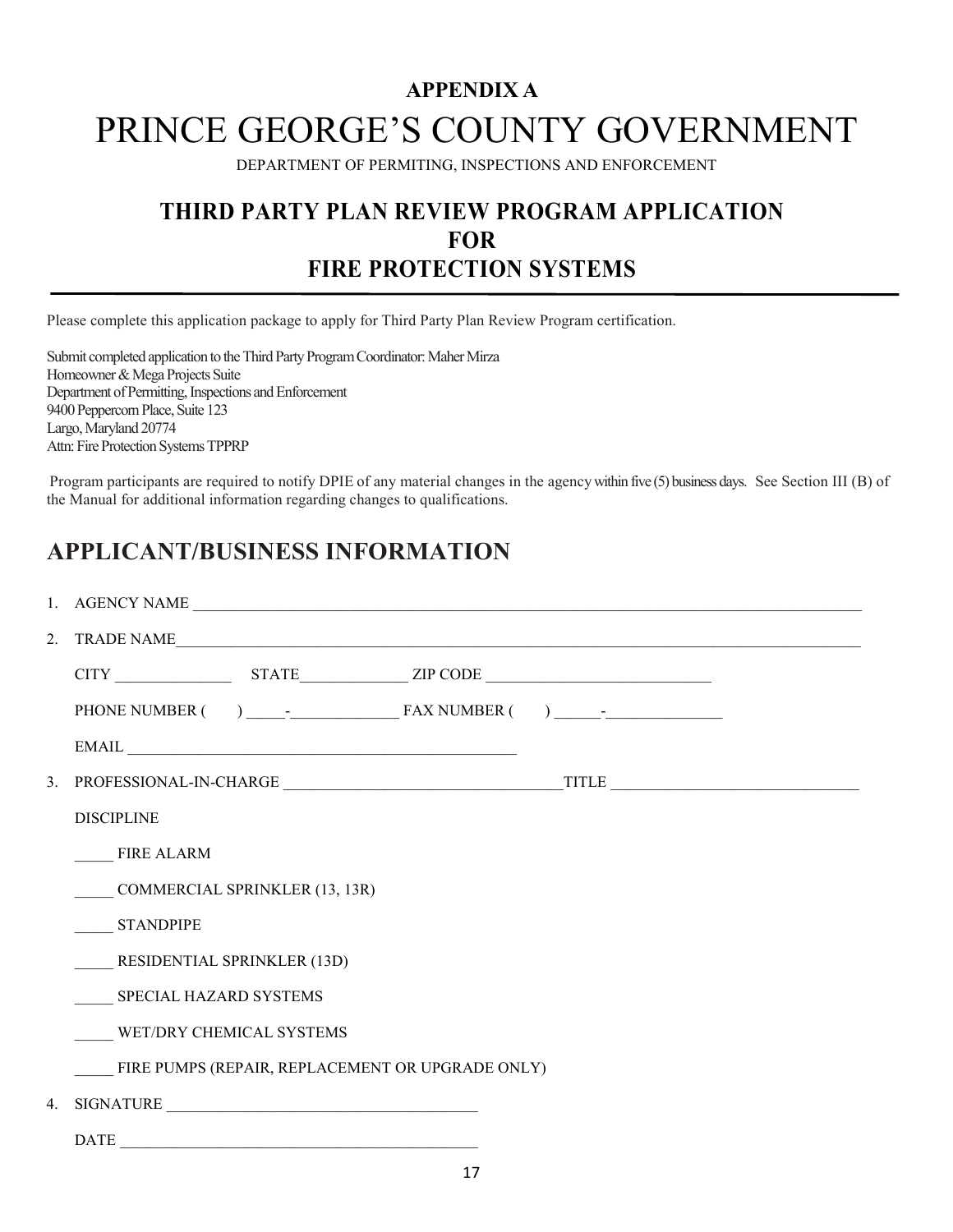# **AGENCY QUALIFICATIONS**

#### **PROOF OF INSURANCE**

Provide a copy of the agency's insurance policy clearly identifying a Minimum General Liability and Errors and Omissions Coverage for each occurrence in the amount of One Million Dollars (\$1,000,000), with DPIE, Prince George's County listed as additional insured. Please attach Certificate of Insurance to this application package.

#### **CONFLICT OF INTEREST AFFIDAVIT**

Provide a notarized sworn affidavit, signed by the TPPRA, attesting that the TPPRA, its Professional(s)-in-Charge, its Supervisory Plan Reviewer(s) (if different from the Professional(s)-in-Charge) and Plan Reviewers, will remain independent of conflict of interest in accordance with section IV (B) (1) of the Third Party Plan Review Manual.

## **ACKNOWLEDGEMENT OF CONFLICT OF INTEREST (COI) POLICY**

As a condition of performing plan review, the undersigned Professional-in-Charge acknowledges that he/she has read and agrees to comply with section IV (B) (1) of the Third Party Plan Review Manual.

The undersigned declares:

- 1. There is no conflict of interest on his/her part or the part of its regular or contract employees.
- 2. Employees or contractors with conflicts of interest will be disqualified from the review process.
- 3. Employees or contractors are aware that they must report any changes to their COI status to their supervisors as soon as the employees or contractors are aware of the changes.
- 4. The applicant will handle any complaint promptly and will resolve all cases where conflicts are suspected or proven.
- 5. Training is provided to all employees to ensure compliance with Applicant's written COI policies and procedures.
- 6. That the Professional-in-Charge will not supervise or perform third party review for the following projects:
	- a. Projects in which the Professional-in-Charge or any of his/her employees, subcontractors or agents has a substantial interest or participated in the design, preparation of plans or construction.
	- b. Projects involving owners, contractors or subcontractors in which the Professional-in-Charge or any of his /her employees, subcontractors or agents has a substantial interest.

Date:  $\frac{1}{\sqrt{1-\frac{1}{2}}}$ 

| On this day of 201, before me, the undersigned officer, a Notary Public in and for the State and                                                                                                                               |  |
|--------------------------------------------------------------------------------------------------------------------------------------------------------------------------------------------------------------------------------|--|
| County aforesaid, personally appeared example and the set of the set of the set of the set of the set of the set of the set of the set of the set of the set of the set of the set of the set of the set of the set of the set |  |
|                                                                                                                                                                                                                                |  |
|                                                                                                                                                                                                                                |  |
| WITNESS my hand and Notary Seal                                                                                                                                                                                                |  |
| My commission expires:                                                                                                                                                                                                         |  |
| Notary Public                                                                                                                                                                                                                  |  |
|                                                                                                                                                                                                                                |  |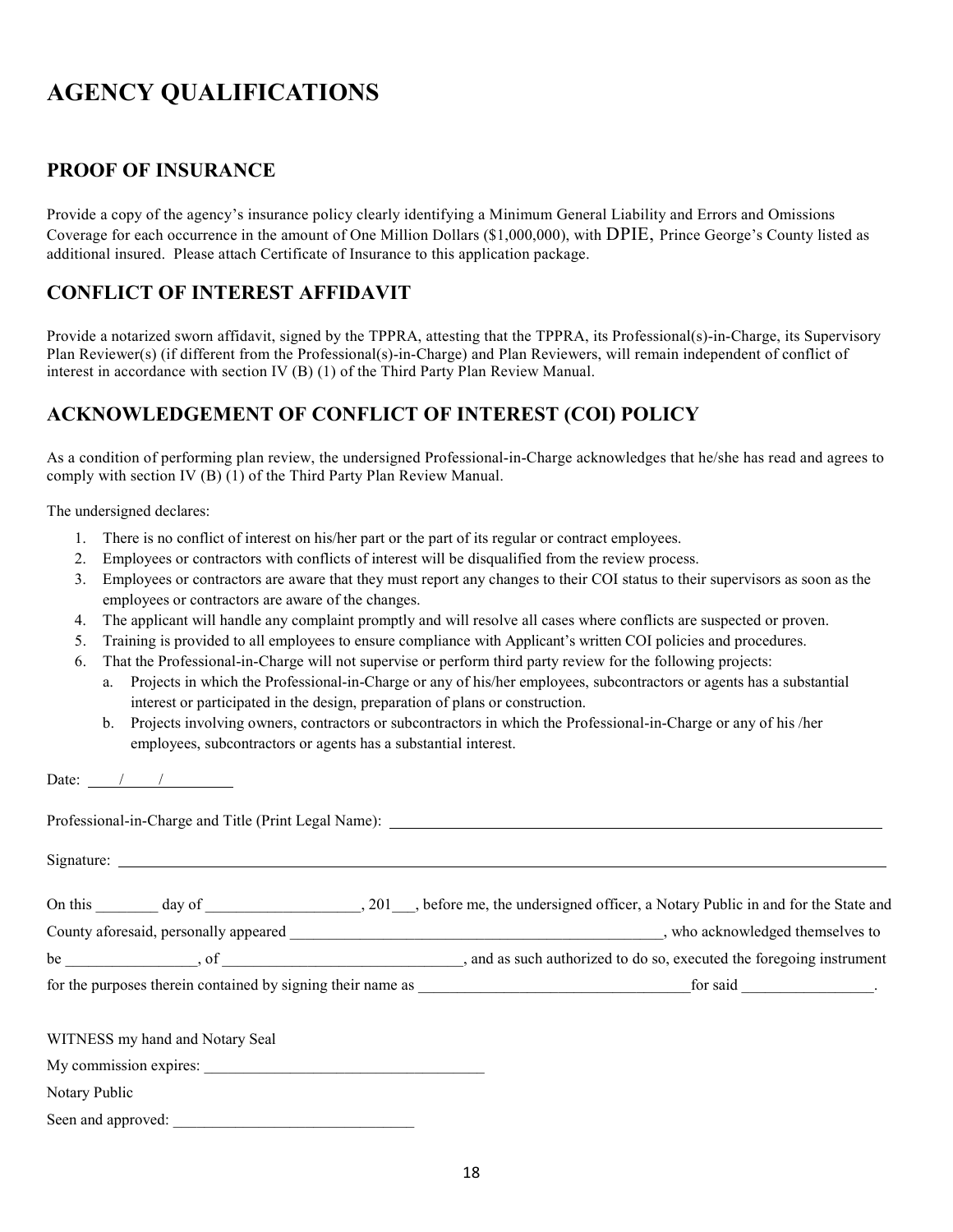# **PROFESSIONAL-IN-CHARGE QUALIFICATIONS**

The Professional-in-Charge shall submit the following information for review by DPIE:

- 1. Statement of qualifications or resume indicating relevant work history
- 2. Copy of Professional Engineer's license
- 3. Driver's license
- 4. Complete project list below:

#### **PLEASE PROVIDE THE FOLLOWING INFORMATION ABOUT YOUR AGENCY'S FIVE MOST RECENT PROJECTS:**

**PROJECT #1**

| NAME AND/OR ADDRESS OF PROJECT                |  |  |  |  |
|-----------------------------------------------|--|--|--|--|
|                                               |  |  |  |  |
|                                               |  |  |  |  |
|                                               |  |  |  |  |
| OVERALL CONSTRUCTION VALUE                    |  |  |  |  |
|                                               |  |  |  |  |
|                                               |  |  |  |  |
|                                               |  |  |  |  |
| ROLE OF THE CONTRACT OR AGENCY IN THE PROJECT |  |  |  |  |
|                                               |  |  |  |  |
|                                               |  |  |  |  |
|                                               |  |  |  |  |
| NAME/TELEPHONE # OF CLIENT OR PROJECT OWNER   |  |  |  |  |
|                                               |  |  |  |  |
|                                               |  |  |  |  |
|                                               |  |  |  |  |
|                                               |  |  |  |  |
|                                               |  |  |  |  |

| <b>PROJECT #2</b>                             |  |  |  |
|-----------------------------------------------|--|--|--|
| NAME AND/OR ADDRESS OF PROJECT                |  |  |  |
|                                               |  |  |  |
| OVERALL CONSTRUCTION VALUE                    |  |  |  |
|                                               |  |  |  |
| ROLE OF THE CONTRACT OR AGENCY IN THE PROJECT |  |  |  |
|                                               |  |  |  |
| NAME/TELEPHONE # OF CLIENT OR PROJECT OWNER   |  |  |  |
|                                               |  |  |  |

| <b>PROJECT #3</b>                             |  |  |  |
|-----------------------------------------------|--|--|--|
| NAME AND/OR ADDRESS OF PROJECT                |  |  |  |
|                                               |  |  |  |
| <b>OVERALL CONSTRUCTION VALUE</b>             |  |  |  |
|                                               |  |  |  |
| ROLE OF THE CONTRACT OR AGENCY IN THE PROJECT |  |  |  |
|                                               |  |  |  |
| NAME/TELEPHONE # OF CLIENT OR PROJECT OWNER   |  |  |  |
|                                               |  |  |  |

| <b>PROJECT #4</b>                             |  |  |  |
|-----------------------------------------------|--|--|--|
| NAME AND/OR ADDRESS OF PROJECT                |  |  |  |
|                                               |  |  |  |
| <b>OVERALL CONSTRUCTION VALUE</b>             |  |  |  |
|                                               |  |  |  |
| ROLE OF THE CONTRACT OR AGENCY IN THE PROJECT |  |  |  |
|                                               |  |  |  |
| NAME/TELEPHONE # OF CLIENT OR PROJECT OWNER   |  |  |  |
|                                               |  |  |  |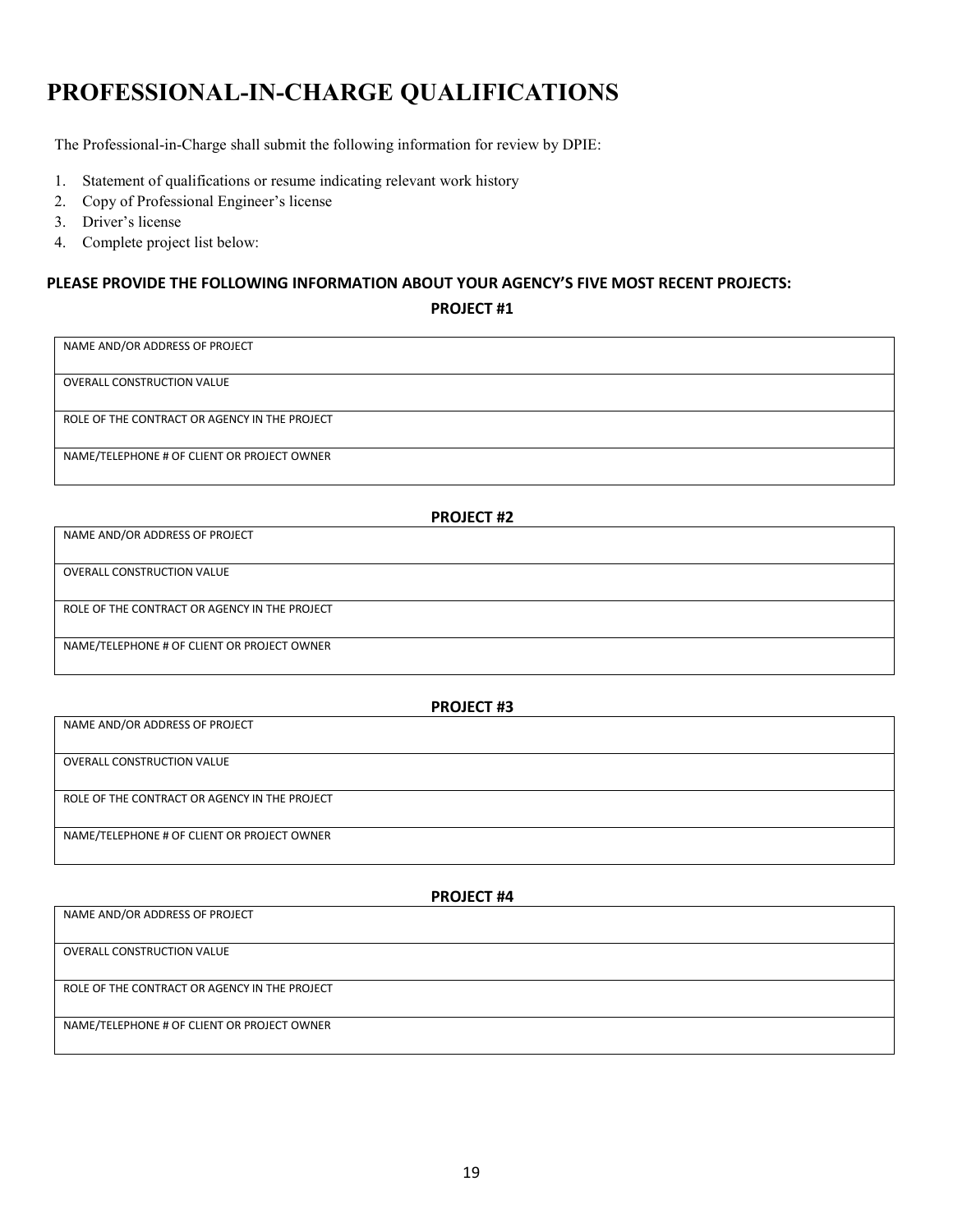| <b>PROJECT #5</b>                             |  |  |  |
|-----------------------------------------------|--|--|--|
| NAME AND/OR ADDRESS OF PROJECT                |  |  |  |
|                                               |  |  |  |
| <b>OVERALL CONSTRUCTION VALUE</b>             |  |  |  |
|                                               |  |  |  |
| ROLE OF THE CONTRACT OR AGENCY IN THE PROJECT |  |  |  |
|                                               |  |  |  |
| NAME/TELEPHONE # OF CLIENT OR PROJECT OWNER   |  |  |  |
|                                               |  |  |  |

**Note: Please attach a Statement of Qualifications for all salaried and/or contract employees supervising and/or performing plan review services.**

# **THIRD PARTY REVIEW PROCESS MANAGEMENT**

Provide a quality assurance plan that ensures the agency will perform contracted plan review, report non-conforming items to the attention of the owner/designer and DPIE, provide timely reports for each review or re-review and submit a final signed report to DPIE. Attach additional sheets if necessary.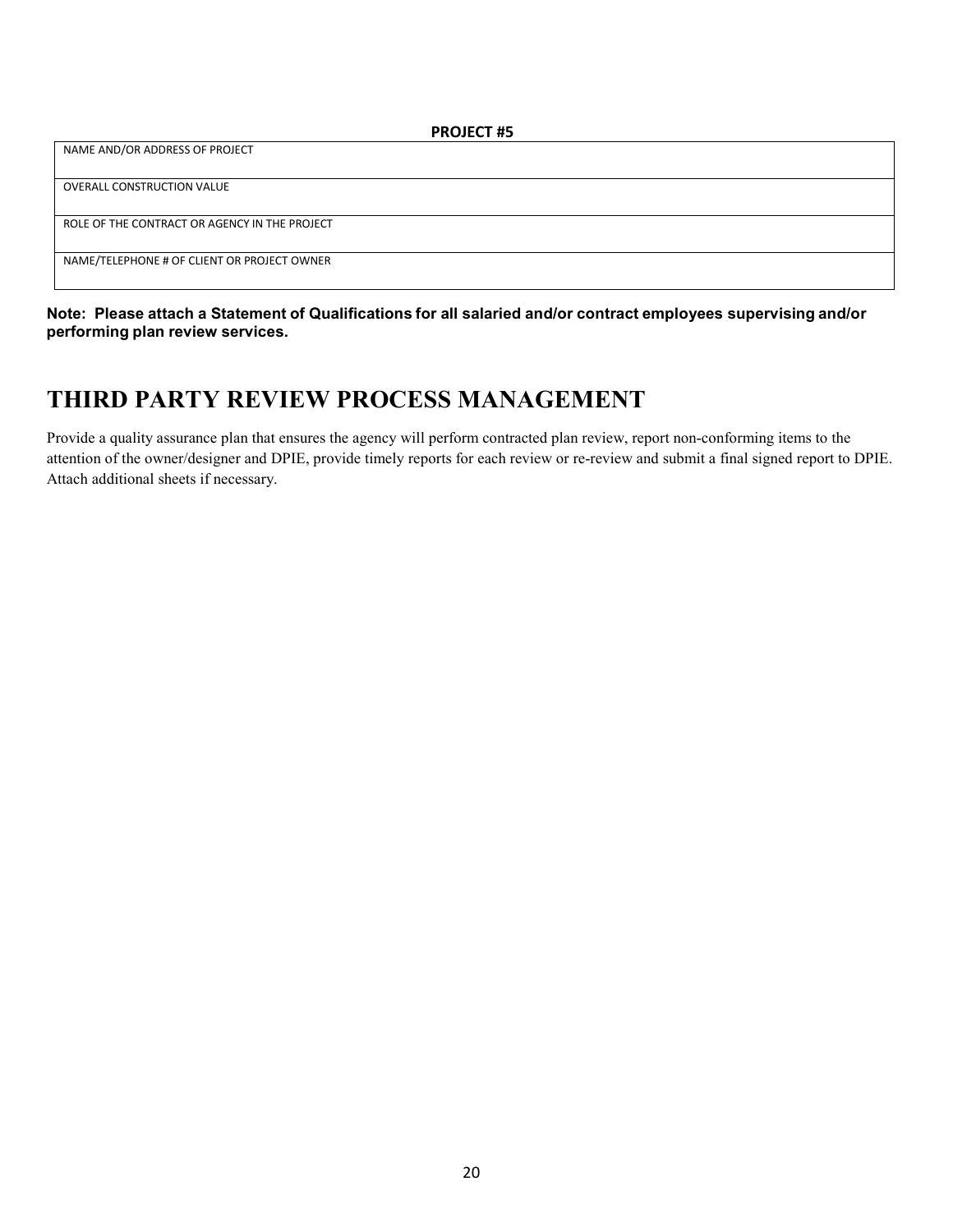# **APPENDIX B** PRINCE GEORGE'S COUNTY GOVERNMENT

DEPARTMENT OF PERMITING, INSPECTIONS AND ENFORCEMENT

# **CODE DEFICIENCY REPORT**

| Permit Case Number:                                           | Date:                           |  |  |
|---------------------------------------------------------------|---------------------------------|--|--|
| Project Name:                                                 |                                 |  |  |
| Project Address:                                              |                                 |  |  |
|                                                               | Construction Type:              |  |  |
|                                                               |                                 |  |  |
| Fire Protection System:                                       | Referenced Building Permit No.: |  |  |
| Third Party Review Comments for drawings dated: ( / / / / / ) |                                 |  |  |

|                                         | $Sheet(s)$ / | <b>Code Section(s)</b> | <b>Comment/Description</b> | <b>Resolved</b> |
|-----------------------------------------|--------------|------------------------|----------------------------|-----------------|
|                                         | Drawing(s)   |                        |                            | $\checkmark$    |
| $\mathbf{1}$                            |              |                        |                            |                 |
|                                         |              |                        |                            |                 |
|                                         |              |                        |                            |                 |
| $\sqrt{2}$                              |              |                        |                            |                 |
| $\mathfrak{Z}$                          |              |                        |                            |                 |
| $\overline{4}$                          |              |                        |                            |                 |
| 5                                       |              |                        |                            |                 |
| 6                                       |              |                        |                            |                 |
| $\overline{7}$                          |              |                        |                            |                 |
| $8\,$                                   |              |                        |                            |                 |
| $\overline{9}$                          |              |                        |                            |                 |
| $10\,$                                  |              |                        |                            |                 |
| 11                                      |              |                        |                            |                 |
| 12                                      |              |                        |                            |                 |
| 13                                      |              |                        |                            |                 |
| 14                                      |              |                        |                            |                 |
| 15                                      |              |                        |                            |                 |
| 16                                      |              |                        |                            |                 |
| Note: Use additional sheets as required |              |                        |                            |                 |
| Professional-in-Charge Name:            |              |                        |                            |                 |
|                                         |              |                        |                            |                 |
|                                         | Agency Name: |                        |                            |                 |

| Address:                             |        |  |
|--------------------------------------|--------|--|
| Phone Number:                        | Email: |  |
| Signature of Professional-in-Charge: |        |  |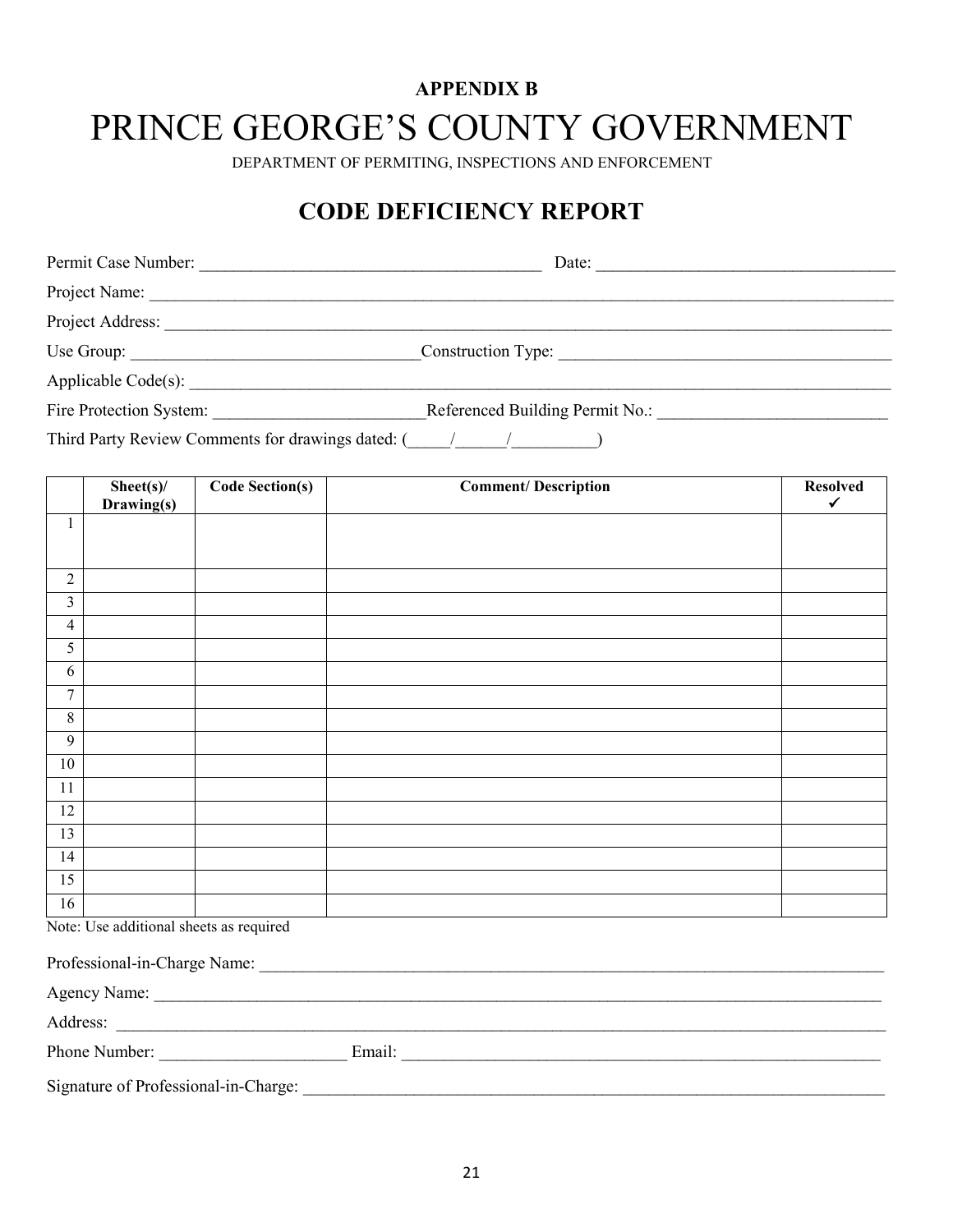#### **APPENDIX C**

# **Third Party Plan Review Certification Letter**

*(On company letterhead of the Third Party Plan Review Agency)*

*[Date] Melinda Bolling, Acting Director* Department of Permitting, Inspections and Enforcement 9400 Peppercorn Place,  $5<sup>th</sup>$  Floor Largo, Maryland 20774

Re: Certification of Third Party Plan Review Completion *[Name of Project] [Type of Fire Protection System] [Project Address] [DPIE Permit No. \_\_\_\_\_\_\_\_\_\_\_\_\_\_\_\_\_\_\_\_\_\_\_\_\_\_\_ ]*

Dear Ms. Bolling:

The purpose of this letter is to provide formal certification of the results of the Third Party [*Fire protection System, e.g. Sprinkler, Fire Alarm, etc*….] plan reviews performed by [*name of Third Party Professional-in-Charge]* on the project in reference, under the Third Party Plan Review Program. You are being provided with all plans approved by [*name of Third Party Professional-in-Charge]***.**

The [*type of Fire Protection System*] that [*name of Third Party Professional-in-Charge*] reviewed and is hereby certifying as code compliant have been so noted, stamped, and signed as required under the Third Party Plan Review Program for Fire Protection Systems. The [*fire protection system*] plan review is now completed and therefore as *[name of Third Party Professional-in-Charge]* of this third party plan review issue this certification approval letter to be submitted with the four *(4) sets of approved plan*s*.* The scope of my approval certification is restricted to the [*plan review discipline*] code compliance review done on behalf of DPIE, an activity that was established under the DPIE Third Party Plan Review Program.

[*name of Third Party Professional-in-Charge*]'s review of this project should not be construed as due diligence approval of the design of the systems or features that are the object of the plan review, which were reviewed only for consistency with the standard engineering practices and for compliance with the codes and standards enforced by DPIE. Therefore, [*name of Third Party Professional-in-Charge]* does not claim to certify any portion of the design of the project, which is the sole responsibility of the various design professionals of record who sealed and signed the submitted plans as required by Prince George's County and applicable Construction Codes and Standards.

Each approved set has been marked, on the cover sheet of each set, with a facsimile of [*name of Third Party Professional-in-Charge]*'s stamp of approval, titled "Third Party Plan Review Certification Stamp," as required under the program. The stamp of approval is specific to the [*plan review discipline*] discipline Professional-in-Charge. The deficiency report appended to this letter defines the scope of this plan review's certifications.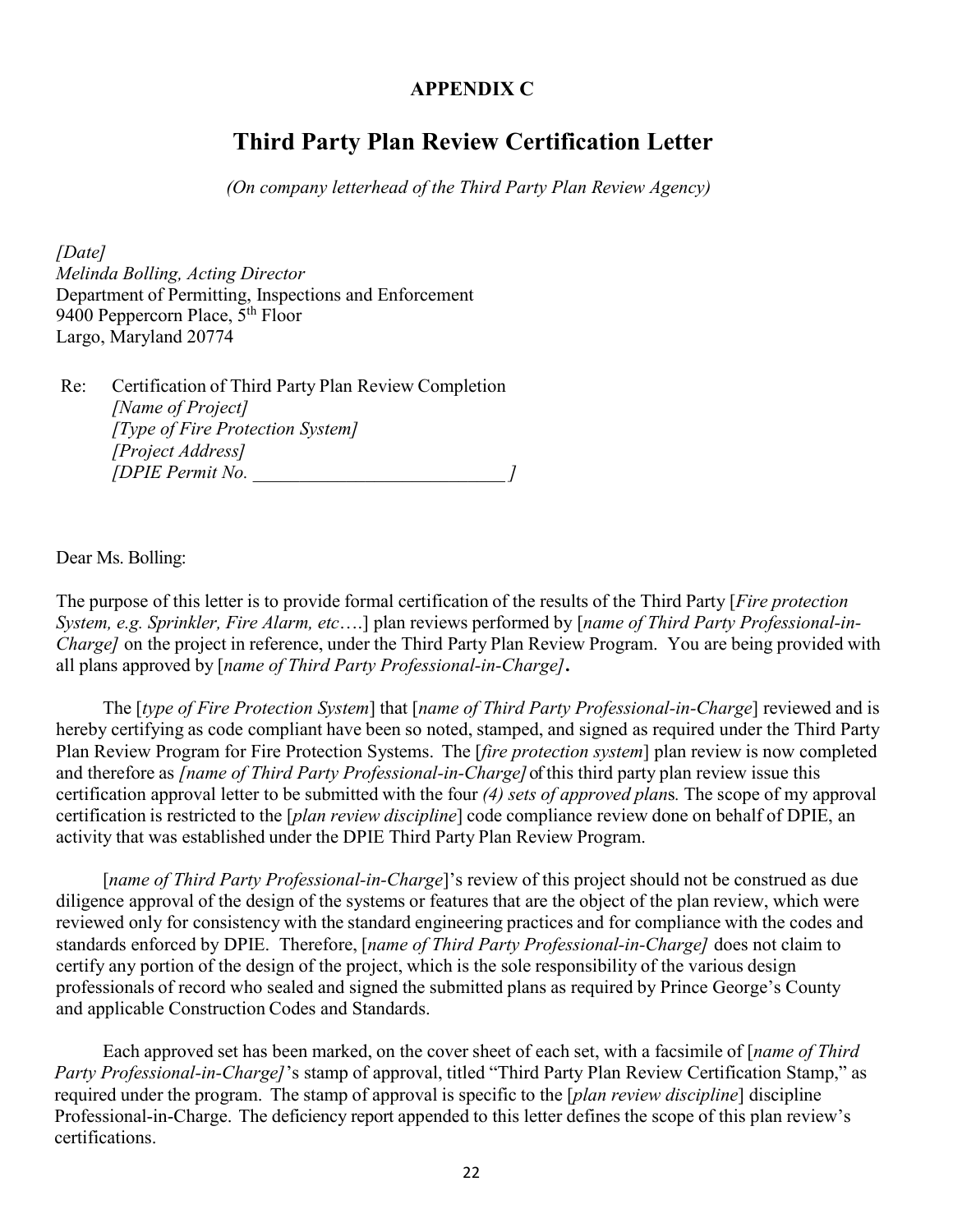Having completed the third party [*plan review discipline*] plan review of this project and recommended its APPROVAL, [*name of Third Party Professional-in-Charge]* hereby requests that the respective *[fire protection system name]* permit be issued by DPIE staff, in reliance of the deficiency report provided by [*name of Third Party Professional-in-Charge]*.

Sincerely,

(*Original signature of Professional-in-Charge)*

*[Name of Professional-in-Charge]*

Attachments: Deficiency Reporting Form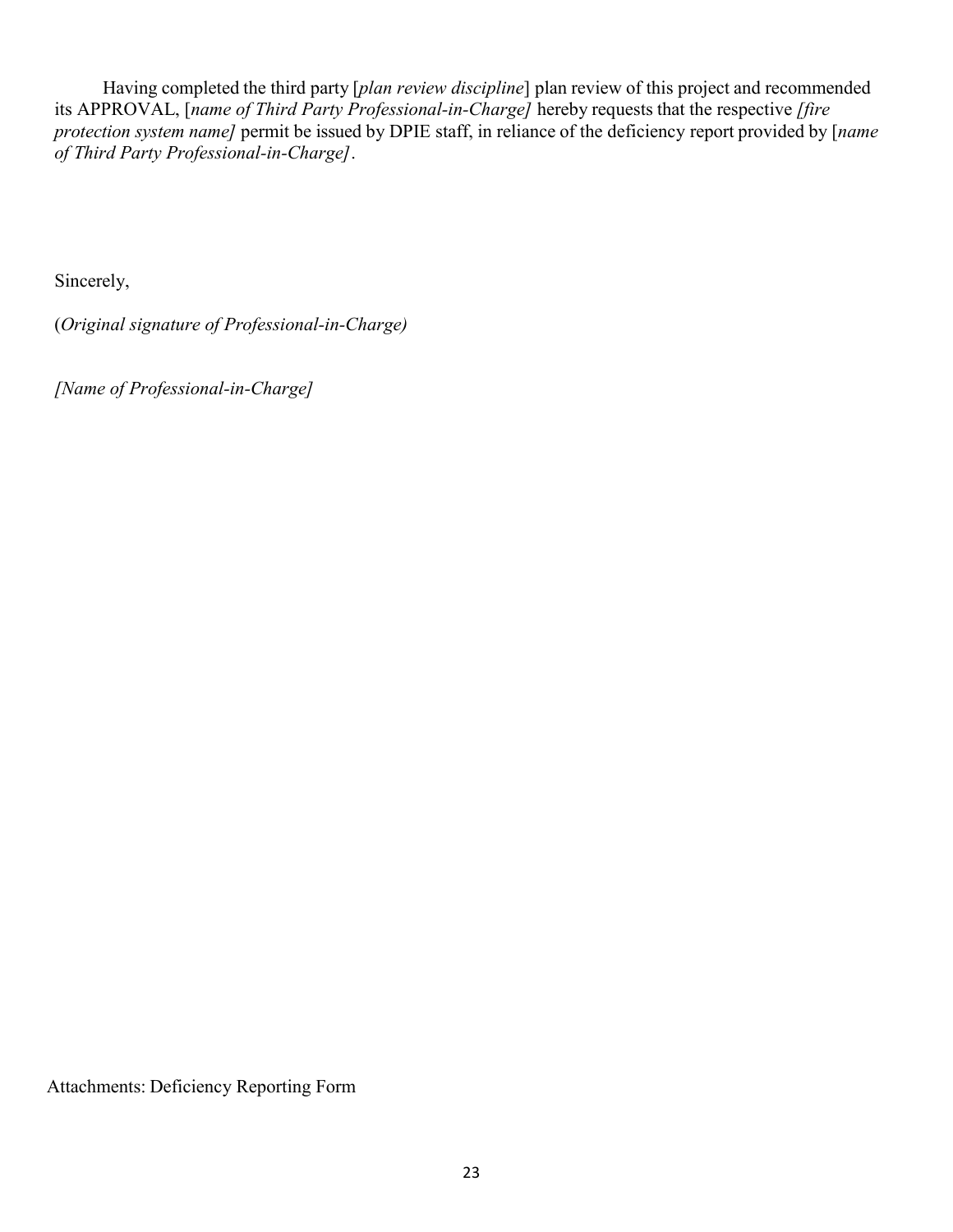#### **APPENDIX D**

# **THIRD PARTY PLAN REVIEW APPROVAL STAMPS**

# **COVER SHEET STAMP**

| DEPARTMENT OF PERMITTING, INSPECTIONS AND ENFORCEMENT<br><b>PRINCE GEORGE'S COUNTY, MARYLAND</b><br><b>THIRD PARTY APPROVAL STAMP</b> |             |
|---------------------------------------------------------------------------------------------------------------------------------------|-------------|
|                                                                                                                                       |             |
|                                                                                                                                       |             |
|                                                                                                                                       |             |
|                                                                                                                                       |             |
|                                                                                                                                       |             |
|                                                                                                                                       | Date: $/$ / |

This stamp must be affixed on the cover sheet only of each plan set to be approved by the Third Party Agency and must have wet signature.

# **THIRD PARTY APPROVAL**  **DATE:** *(List date here) Place name of professional in charge here*

**PLAN/DOCUMENT SHEET STAMP**

This stamp must be affixed on each drawing of all plan sets and documents to be approved by the Third Party Agency. Name of professional-incharge and date on this stamp must match name and date on the cover sheet stamp. The size of this stamp must be at least 2" in diameter.